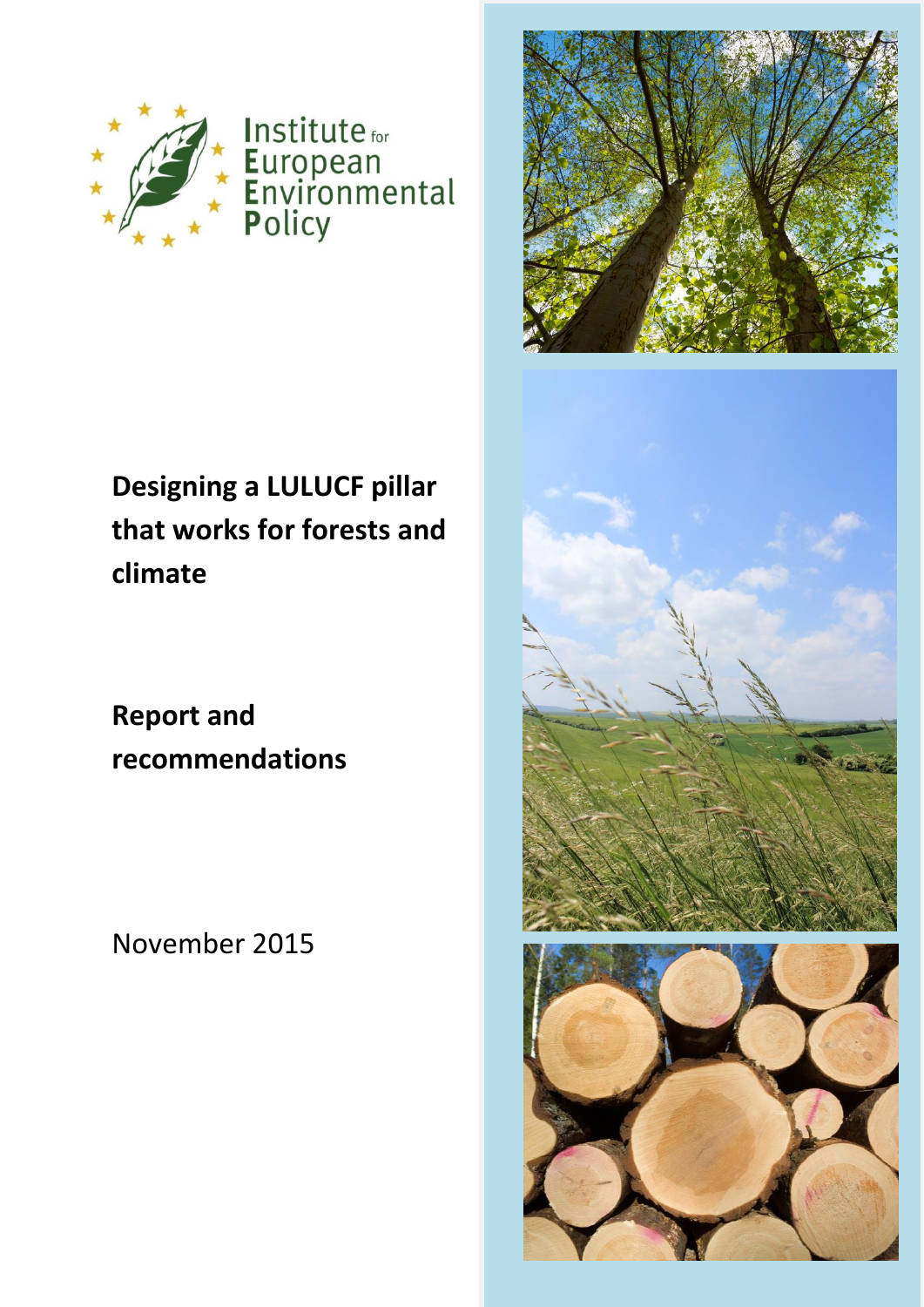**Disclaimer:** The arguments expressed in this report are solely those of the authors, and do not reflect the opinion of any other party. IEEP is grateful to FERN for supporting the preparation of this report, and to Kate Dooley.

**Acknowledgement**: Fern would like to thank the David and Lucile Packard Foundation for their financial support. The views expressed in this report do not necessarily reflect the funders' official positions.

**The report should be cited as follows:** Nesbit, M, Paquel, K, Illés, A, Maréchal, A, Allen, B (2015) *Designing a LULUCF pillar that works for forests and climate. Report and recommendations,* Institute for European Environmental Policy, London

**Institute for European Environmental Policy** London Office 11 Belgrave Road IEEP Offices, Floor 3 London, SW1V 1RB Tel: +44 (0) 20 7799 2244 Fax: +44 (0) 20 7799 2600

Brussels Office Quai au Foin, 55 Hooikaai 55 B- 1000 Brussels Tel: +32 (0) 2738 7482 Fax: +32 (0) 2732 4004

The **Institute for European Environmental Policy (IEEP)** is an independent not-for-profit institute. IEEP undertakes work for external sponsors in a range of policy areas as well as engaging in our own research programmes. For further information about IEEP, see our website at [www.ieep.eu](http://www.ieep.eu/) or contact any staff member.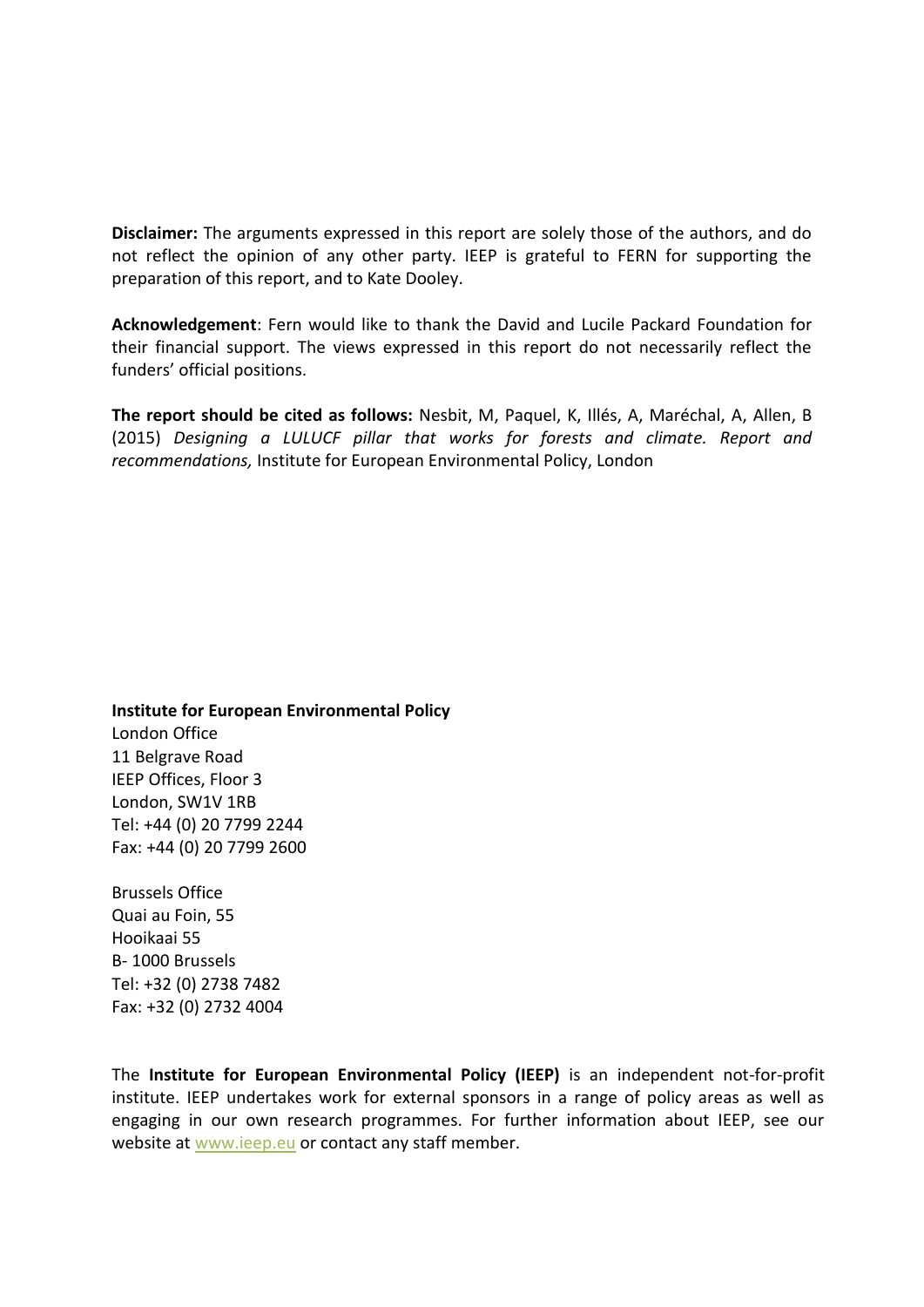## **Contents**

| 1   |                                                                                |  |  |  |
|-----|--------------------------------------------------------------------------------|--|--|--|
| 2   |                                                                                |  |  |  |
| 2.1 |                                                                                |  |  |  |
| 2.2 | LULUCF issues to be addressed at UNFCCC COP21 and their relevance for EU5      |  |  |  |
| 2.3 |                                                                                |  |  |  |
| 3   |                                                                                |  |  |  |
| 3.1 |                                                                                |  |  |  |
| 3.2 |                                                                                |  |  |  |
| 3.3 |                                                                                |  |  |  |
| 3.4 |                                                                                |  |  |  |
| 3.5 | Emissions associated with biomass use in other sectors, particularly energy10  |  |  |  |
| 3.6 |                                                                                |  |  |  |
| 3.7 |                                                                                |  |  |  |
| 4   |                                                                                |  |  |  |
| 4.1 | Climate integrity: direct impact on greenhouse gas concentrations  12          |  |  |  |
| 4.2 | Climate integrity: impact on mitigation ambition in other sectors12            |  |  |  |
| 4.3 |                                                                                |  |  |  |
| 5.  | Policy design approaches to the inclusion of LULUCF in the EU's climate target |  |  |  |
| 5.1 |                                                                                |  |  |  |
| 5.2 |                                                                                |  |  |  |
| 5.3 |                                                                                |  |  |  |
| 6   |                                                                                |  |  |  |
| 6.1 |                                                                                |  |  |  |
| 6.2 |                                                                                |  |  |  |
| 6.3 |                                                                                |  |  |  |
| 7   |                                                                                |  |  |  |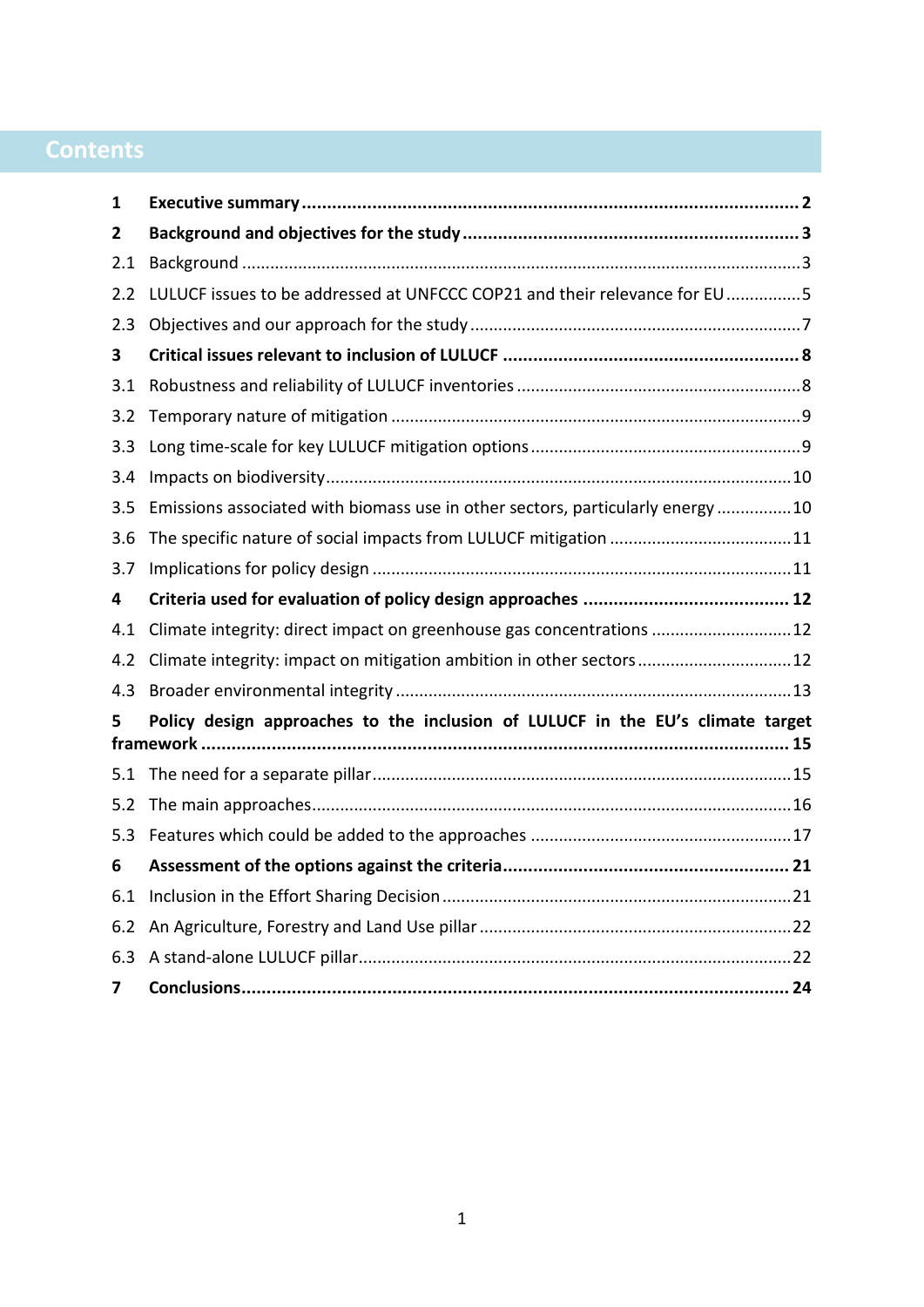<span id="page-3-0"></span>This report was commissioned by the forest and rights NGO Fern, in the light of earlier research they commissioned from the Öko-Institut on the impacts of including net carbon sequestration from what is called the Land Use, Land Use Change and Forestry sector (which we will shorten to LULUCF in the rest of this report) in the EU's climate target framework for  $2030<sup>1</sup>$ . It develops some proposals for how best to include LULUCF emissions and removals in the EU's climate target framework. Our underlying objective is to bring LULUCF into the framework in ways which genuinely add to the EU's mitigation contribution to tackling climate change.

The sectors covered by LULUCF – mainly forestry and agriculture – have some special characteristics which need to be borne in mind by policymakers. We outline first some of the background on LULUCF policy (section 2), in particular the context of the EU's contribution to the COP 21 negotiations at Paris and the future implementation of its decisions, before identifying some of those critically important special aspects that policy on LULUCF needs to address (section 3).

We then set out some key criteria for evaluating the effectiveness and sustainability of options for the inclusion of LULUCF (section 4), focusing on climate and wider environmental integrity. Section 5 then explains why we think it is important to tackle LULUCF in a separate instrument, rather than combining it with other sectors currently covered by the EU's Effort Sharing Decision, and identifies some possible approaches to the design of a separate LULUCF pillar. These are then assessed against our criteria in Section 6. On the basis of the analysis set out above, we recommend a design based on the following:

- A stand-alone LULUCF regime, covering the net carbon sink in all LULUCF sectors, with participation initially confined to those Member States for whom LULUCF emissions represent a significant part of their emissions;
- Targets for each Member State to be constructed on the basis of criteria reflecting their potential for LULUCF mitigation, against a rigorously calculated baseline reflecting the impact of past decisions on the net sink, modulated by GDP per head, to meet an overall target for the participating Member States designed to achieve a similar cost per tonne of carbon as will apply in the ETS and ESD sectors;
- Further consideration of options for enforcing compliance, for creating incentives for increasing the sink of harvested wood products;
- Enhanced implementation of the Strategic Environmental Assessment Directive and of the Environmental Impact Assessment Directive in relation to LULUCF plans and individual afforestation measures, to ensure effective control of wider environmental impacts.

2

-

 $1$  H Böttcher and J Graichen, "Impacts on the EU 2030 climate target of including LULUCF in the climate and energy policy framework", Berlin 2015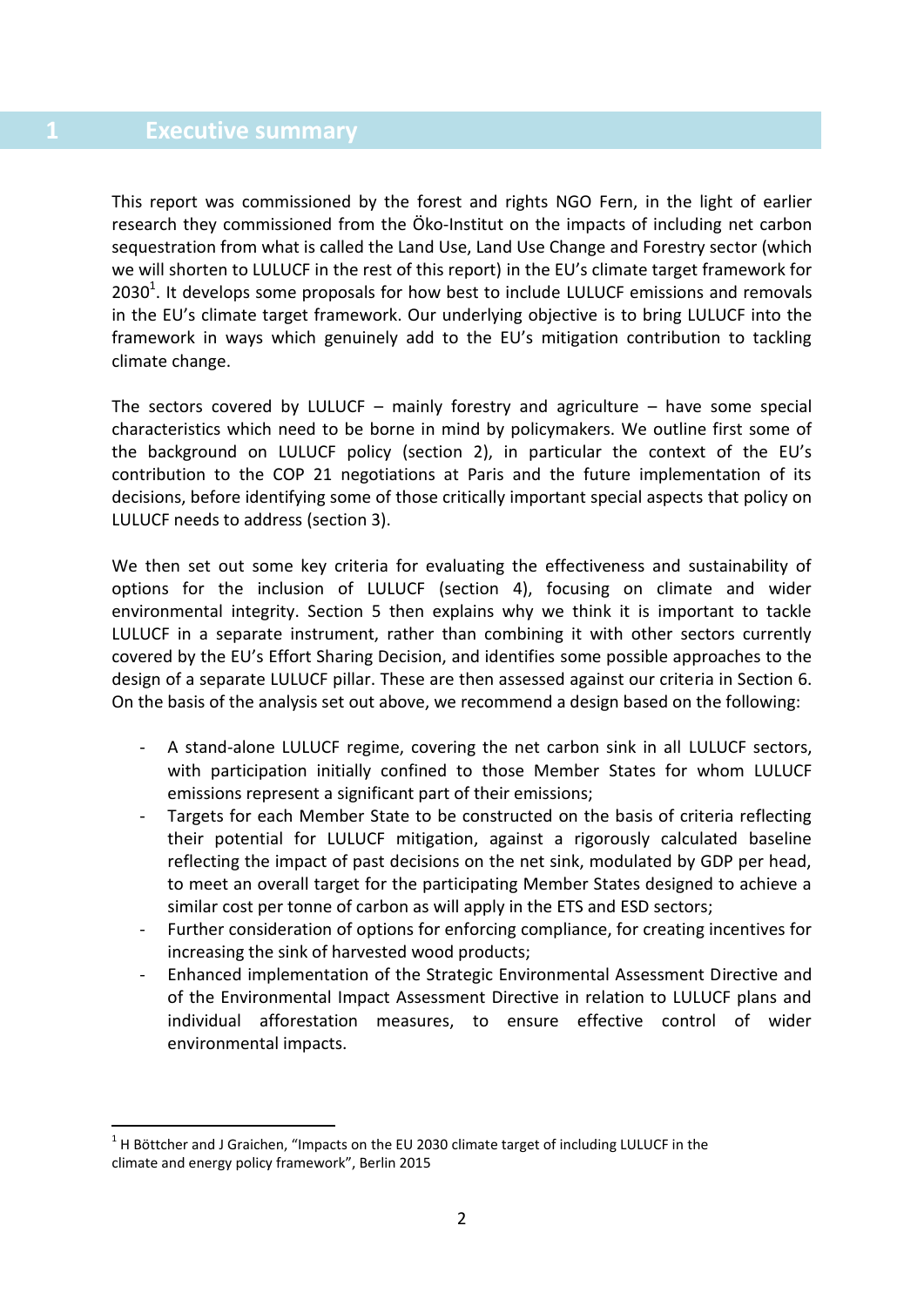### <span id="page-4-0"></span>**2 Background and objectives for the study**

#### <span id="page-4-1"></span>**2.1 Background**

-

Emissions and removals of greenhouse gas resulting from the EU land use, land use change and forestry (LULUCF) sector are currently not counted towards the EU's 20 per cent greenhouse gas (GHG) reduction target for 2020, as laid down in the 2020 Climate and Energy Package<sup>2</sup>. This contrasts with the requirements of the Kyoto Protocol, under which some LULUCF activities<sup>3</sup> are accounted for in the EU's quantified emission limitation and reduction commitments.

With this international context in mind, and acknowledging the need to adopt a holistic approach with respect to land use moving towards a low carbon economy by 2050, the European Council endorsed the proposed 2030 Climate and Energy Package in October  $2014<sup>4</sup>$ , which foresees the inclusion of LULUCF in the framework of reduction targets to be reached by 2030. This has since been confirmed with the submission of the Intended Nationally Determined Contribution (INDC) of the EU and its Member States to the UNFCCC in advance of the COP21<sup>5</sup>, in which the EU announces that its next commitment target is to cover 100 per cent of emissions, implying it also includes the LULUCF sector<sup>6</sup>. However, it is unclear whether inclusion of LULUCF in the EU's *at least* 40 per cent domestic emissions reduction target fully reflects the European Council's guidelines, which appear to leave open the question of whether the LULUCF contribution should be *additional* to the 40 per cent reduction. There is thus considerable scope for further discussion in advance of the EU legislating for its targets, to ensure that the contribution from LULUCF is genuinely additional and maintains the overall ambition level of the EU target. Furthermore, the EU's INDC requires LULUCF to be included according to principles of 'environmental integrity'<sup>7</sup>.

In response to the policy guidelines from the European Council, the European Commission launched in 2015 a public consultation on the integration of agriculture, forestry and other land use (AFOLU) in the 2030 EU climate and energy policy framework to seek input on

4 European Council conclusions 23/24 October 2014, EUCO 169/14

[http://www.consilium.europa.eu/uedocs/cms\\_data/docs/pressdata/en/ec/145397.pdf](http://www.consilium.europa.eu/uedocs/cms_data/docs/pressdata/en/ec/145397.pdf)

 $2$  For information on EU 2020 climate and energy package see:

[http://ec.europa.eu/clima/policies/strategies/2020/documentation\\_en.htm](http://ec.europa.eu/clima/policies/strategies/2020/documentation_en.htm)

 $3$  LULUCF activities covered by the Kyoto Protocol are listed under Articles 3.3 and 3.4. They relate to direct human-induced land-use change and forestry activities, as follows: afforestation, reforestation and deforestation that occurred since 1990; and any elected human-induced activities, which can be: forest management, revegetation, cropland management and grazing land management. [http://unfccc.int/land\\_use\\_and\\_climate\\_change/lulucf/items/4129.php](http://unfccc.int/land_use_and_climate_change/lulucf/items/4129.php)

<sup>&</sup>lt;sup>5</sup> Latvia and the European Commission on behalf of the European Union and its Member States, Intended Nationally Determined Contribution of the EU and its Member States, June 2015, <http://www4.unfccc.int/submissions/INDC/Published%20Documents/Latvia/1/LV-03-06-EU%20INDC.pdf>

 $^6$  Although it is unclear that this properly reflects the European Council's decisions on targets, which appeared to leave open the question of whether the inclusion of LULUCF would contribute to delivery of the 40% domestic target, or require a recalculation of the target. Maybe this should be in text rather a footnote – important point

 $^7$  Latvia and the European Commission on behalf of the European Union and its Member States, INDC of the EU and its Member States, op. cit.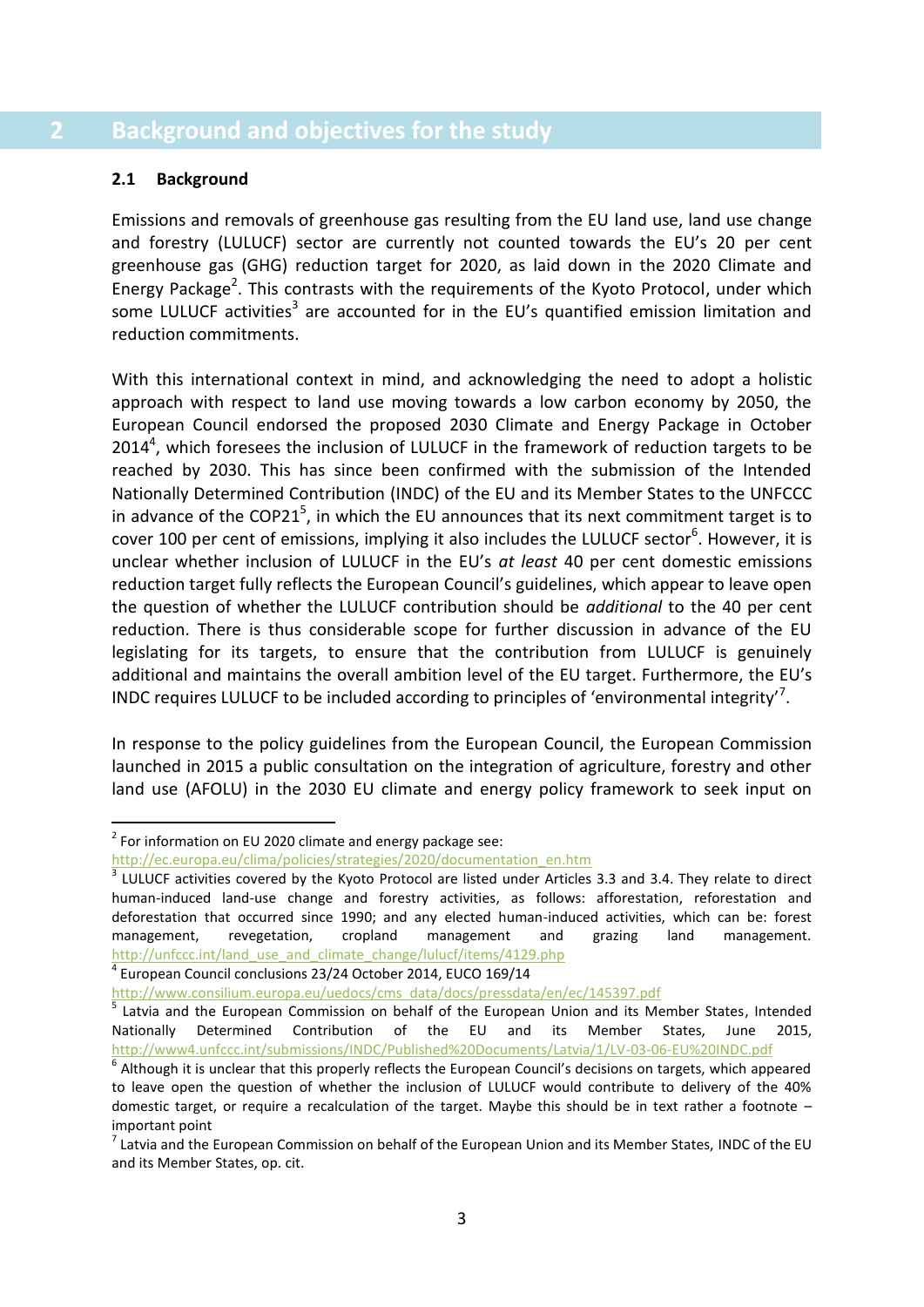three policy options and to reflect on how best to include and deal with emissions from these sectors. The options included in the Commission's consultation are based on changes to the current architecture for climate targets up to 2020, which divides the non-LULUCF emissions into:

- (i) those covered by the EU Emissions Trading System (ETS)<sup>8</sup>, which sets an EU-level cap for emissions that the main GHG-producing industrial installations, as well as some air flights, are allowed to emit, and
- (ii) the rest, which include emissions from transport, much of the heating sector, and agriculture, which are covered by the Effort Sharing Decision<sup>9</sup> (ESD), which sets targets for each Member State, but allows for some trading of effort between Member States.

The responses to this consultation showed that stakeholders and Member States had mixed views on the different policy options, while many respondents did not indicate their preferred option<sup>10</sup>. The main issue preventing respondents taking a firm view on a particular option was the lack of definition and agreement on the accounting, target setting and flexibility rules that would be applied under each. This led respondents to understand or assume very different things on these pending issues, and similar interest groups to reach different conclusions as to what option was best. Broadly speaking, environmental NGOs, forestry representatives and other interest groups (e.g. including some agricultural groups) were for most part in favour of a separate LULUCF pillar (option 1) under certain conditions such as maintaining the 'environmental integrity' of the EU's

**Box 1: The European Commission's options for including LULUCF in the 2030 target framework**

The options considered in the Commission's consultation on the inclusion of LULUCF were:

- 1. **LULUCF pillar**: Maintain non-CO2 agriculture sector emissions in a potential future Effort Sharing Decision, and further develop a LULUCF sector policy approach separately;
- 2. **Land use sector pillar**: Merging the LULUCF and agriculture sector non-CO2 emissions into one new and independent pillar of the EU's climate policy;
- 3. **Effort Sharing**: Include the LULUCF sector in a potential future Effort Sharing Decision.

Essentially, the question tackled is whether there should be a legislative boundary between non- $CO<sub>2</sub>$ emissions from agriculture, and LULUCF; and where the boundary should be drawn between land use emissions and the rest of the EU economy

40 per cent target by 2030. For private and state forest representatives, this option was seen as potentially protecting forest sinks and forest-based industries from pressures from

 $10$  The consultation, and the responses, can be found at:

1

 $^8$  As set out in Directive No 2003/87/EC establishing a scheme for greenhouse gas emission allowance trading within the Community, as amended by Directive 2009/29/EC and subsequent acts

<sup>&</sup>lt;sup>9</sup> Decision No 406/2009/EC of 23 April 2009 on the effort of Member States to reduce their greenhouse gas emissions to meet the Community's greenhouse gas emission reduction commitments up to 2020

[http://ec.europa.eu/clima/consultations/articles/0026\\_en.htm](http://ec.europa.eu/clima/consultations/articles/0026_en.htm)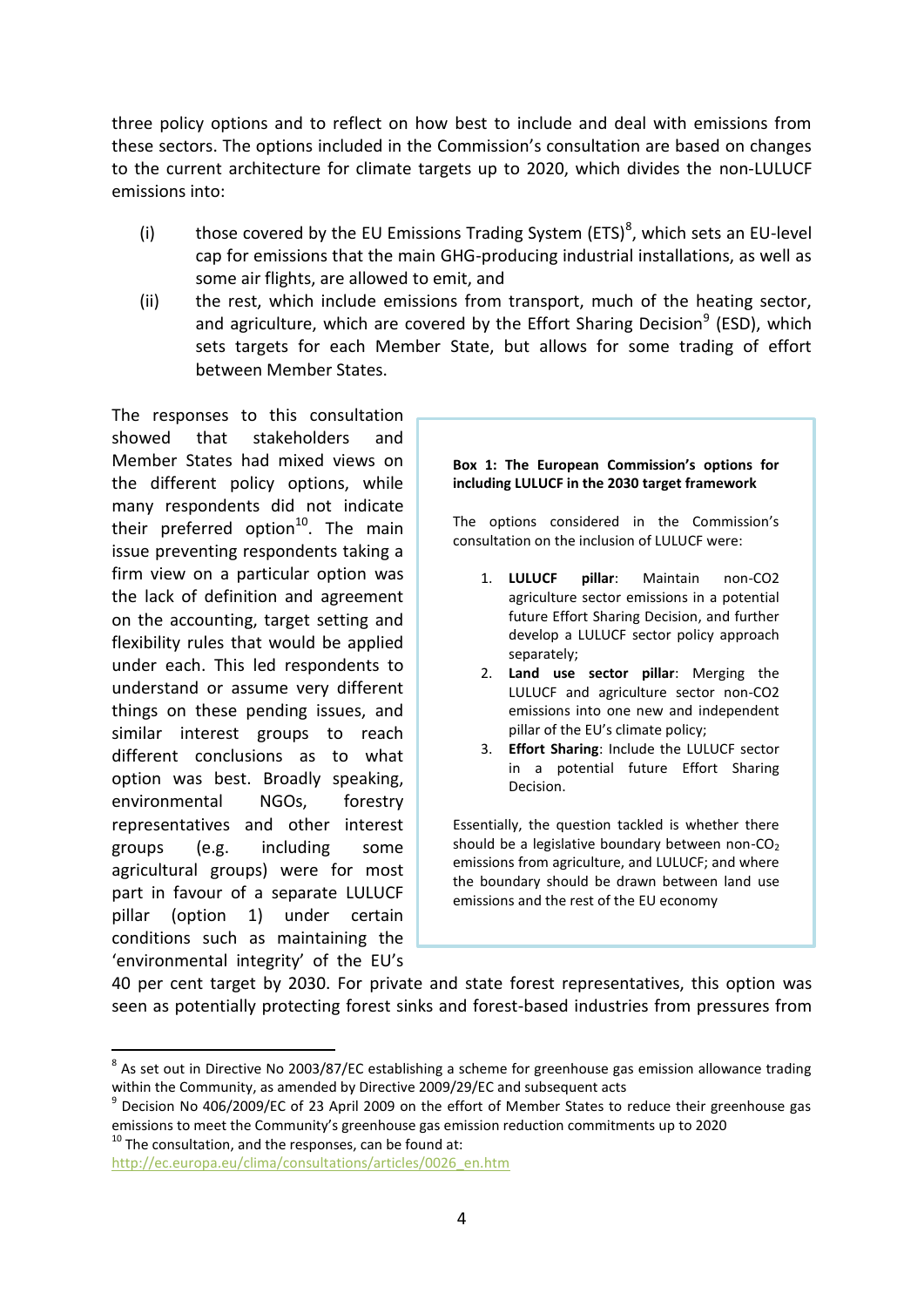other sectors – for example, pressure to reduce harvesting activity as a result of a shortterm gap in Member States' mitigation in other sectors. There was a large disparity between Member States' positions on the policy options, although some Member States with limited LULUCF mitigation potential called for more flexibility across sectors which they thought could be best allowed by merging LULUCF in the ESD sectors (option 3). There was also no clear consensus among agricultural organisations, with a slight preference for the AFOLU pillar (option 2).

#### <span id="page-6-0"></span>**2.2 LULUCF issues to be addressed at UNFCCC COP21 and their relevance for EU**

A key element in the context for EU policymaking on inclusion of LULUCF in its 2030 climate and energy framework is the current negotiations of the parties to the United Nations Framework Convention on Climate Change (UNFCCC). Emissions and removals from soils and forests are reported by EU Member States as a part of their commitments under the Kyoto Protocol to the UNFCCC. As this report is being written, negotiations on a new international climate agreement are in progress in the run-up to COP21 in Paris; its concrete provisions relevant to LULUCF are therefore not yet known. Discussions about how to account for soil and forestry sinks and emissions have led to frequent changes to draft negotiating text of the COP21 agreement<sup>11,12</sup>; reflecting Parties' perception of the complexity of the LULUCF accounting and discrepancy between climate change mitigation and food security. For instance, approaches of those Parties to the agreement who would like to see LULUCF play a stronger role in climate change mitigation than it does today seem to conflict with those who are wary of additional restrictions on their land use, especially as far as the agricultural sector is concerned. These tensions are likely to influence the Parties' decision on the extent to which land use is included in the new agreement under UNFCCC, and whether or not it should include a mandate for development of separate accounting rules for LULUCF. The outcome of COP21 will therefore provide strategic orientation on the future of LULUCF in the international context.

If a mandate on accounting is given, the accounting rules and the modalities of use of LULUCF credits are likely to be developed throughout 2016 (starting in May 2016) and may be ready for adoption in COP22. It is not clear, however, whether the new rules will lead to "more comprehensive accounting of anthropogenic emissions by sources and removals by sinks from LULUCF, including through a more inclusive activity-based approach or a landbased approach<sup>"13</sup> – an approach that has been endorsed by the scientific body of the Parties to the UNFCCC and Kyoto Protocol (Subsidiary Body for Scientific and Technological Advice, SBSTA) over the past several years.

Regardless of the outcome of the COP21, the way LULUCF sinks and emissions are addressed in a new international agreement will have significant implications for the design

<sup>-</sup> $11$  ADP Contact Group, Draft agreement and draft decision on workstreams 1 and 2 of the Ad Hoc Working Group on the Durban Platform for Enhanced Action, ADP.2015.11.Informal Note, 6 November 2015, available at:<http://unfccc.int/resource/docs/2015/adp2/eng/11infnot.pdf>

<sup>&</sup>lt;sup>12</sup> Ad Hoc Working Group on the Durban Platform for Enhanced Action, Streamlined and consolidated text, Version of 11 June 2015, [http://unfccc.int/files/bodies/awg/application/pdf/adp2-](http://unfccc.int/files/bodies/awg/application/pdf/adp2-9_i3_11jun2015t1630_np.pdf) [9\\_i3\\_11jun2015t1630\\_np.pdf](http://unfccc.int/files/bodies/awg/application/pdf/adp2-9_i3_11jun2015t1630_np.pdf)

<sup>&</sup>lt;sup>13</sup> Decision 2/CMP.7,<http://unfccc.int/resource/docs/2011/cmp7/eng/10a01.pdf#page=11>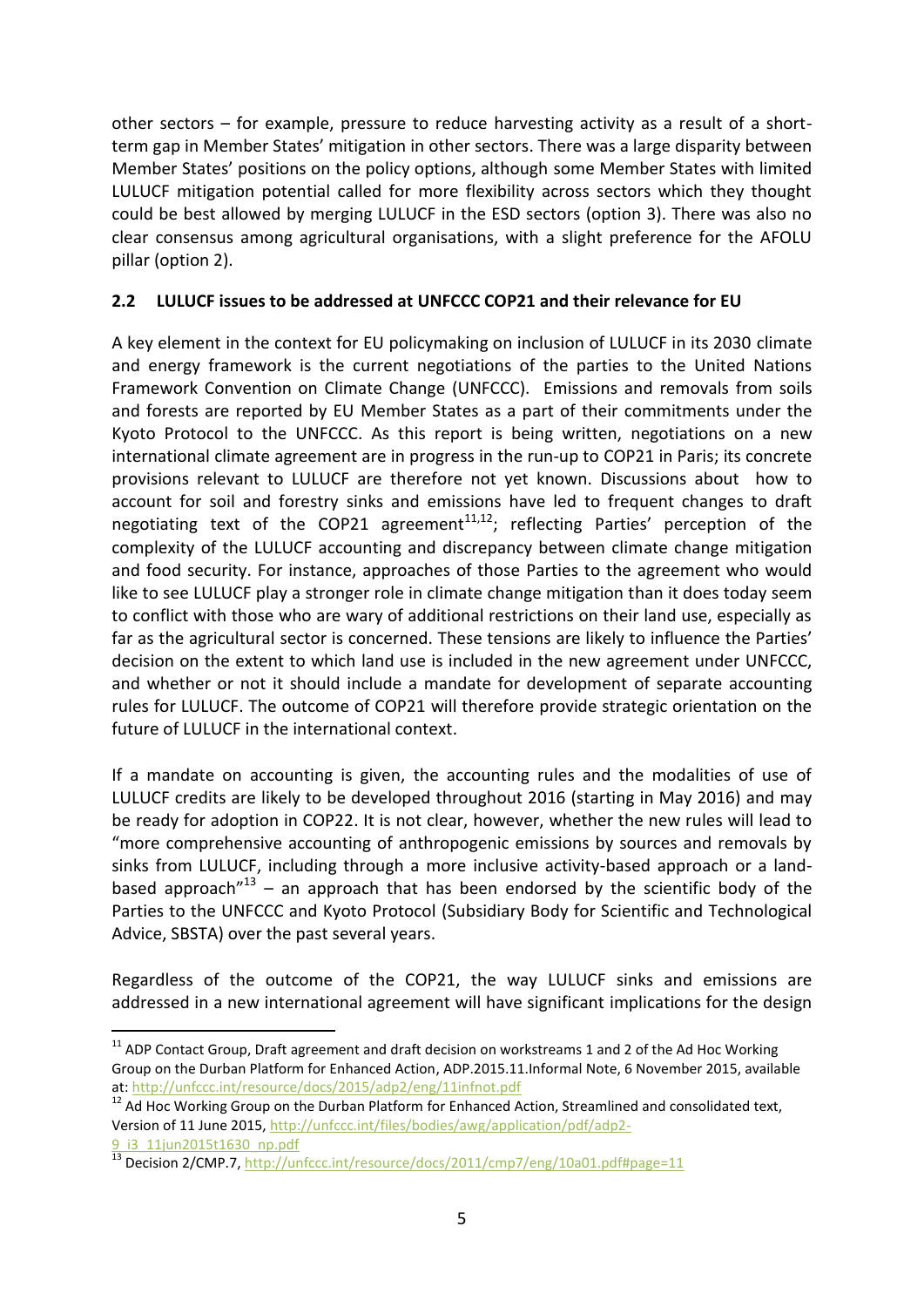of EU policy. Accounting for, and setting targets for, LULUCF is complicated by the fact that the sector provides both removals, in the form of carbon sequestration, and emissions, in the form of carbon losses (for example, when trees are cut down); and by the fact that increased carbon sequestration in natural ecosystems is by its very nature a temporary part of a natural cycle, and therefore not directly comparable to avoided emissions from sectors such as electricity generation. Several countries intend to use forest carbon goals as part of their contributions<sup>14</sup> to the UNFCCC agreement<sup>15</sup>. Critically, the UNFCCC discussions addressing how LULUCF may be used to meet the nationally determined contributions<sup>16</sup> will coincide with the EU's redefinition of the role of LULUCF in its own framework of climate targets.

As the EU Member States' commitment to include LULUCF in the EU climate and energy framework is non-conditional<sup>17</sup>, EU policy choices will have an impact on the continuing UNFCCC discussion, both in terms of the EU's own negotiating objectives, but also in terms of the message that it sends about what is acceptable in other parties, including those where inventories may be less robust, or who may have a less comprehensive legal framework of wider environmental and social protection. As we note below, the need for complex accounting rules are intrinsic to LULUCF (to separate anthropogenic from nonanthropogenic emissions, age-class structure of forests, the reversible and temporary nature of removals etc.) meaning that results are different depending on how accounting rules are set, and that Parties have a number of options open to them; and this has a significant relevance to ambition. UNEP, for example, calculated that the difference between a "strict" and a "lenient" approach to LULUCF in relation to 2010 pledges in the run-up to the Copenhagen COP could amount globally to 2 Gt of CO<sub>2</sub> equivalent<sup>18</sup>. There is thus an opportunity for effective LULUCF solutions developed at the EU level, both in terms of rigorous reporting and accounting, and of effective policies to drive appropriate sequestration action, to have a wider impact as a model for other Parties. There are also risks that an EU system which is insufficiently stringent in ensuring real mitigation benefits could provide a poor example to Parties where the margin for error is greater due to larger volumes of emissions and removals and more complex governance arrangements. Hence, it will be important to ensure that the EU approach adopted internally is consistent with, and does not undermine, a sustainable and ambitious approach to forests and land use from other parties to the UNFCCC.

<sup>-</sup> $14$  The term "contribution" in this report denominates either binding or non-binding commitment.

 $15$  For instance forest carbon goal is particularly high in the Chinese INDC; China plans to increase its forest carbon stocks by 4.5 billion cubic meters, which according to World Resources Institute, implies an increase in forest cover of 50-100 million hectares creating a roughly 1-gigaton carbon sink, Fransen, T., Song, R., Stolle, and Henderson, G. (2015), A Closer Look at China's New Climate Plan (INDC), available at: <http://www.wri.org/blog/2015/07/closer-look-chinas-new-climate-plan-indc>

 $16$  For example, Parties may be asked to report their intention "to employ land- or activity-based accounting for the anthropogenic LULUCF categories or activities" alongside the corresponding reference values for use in accounting. ADP Contact Group, Draft agreement…, 6 November 2015, op. cit.

<sup>&</sup>lt;sup>17</sup> In other words, it will be implemented regardless of whether COP21 leads to an ambitious global deal.

<sup>&</sup>lt;sup>18</sup> UNEP, 2010: "Emissions Gap Report: Are the Copenhagen Accord Pledges Sufficient to Limit Global Warming to 2°C or 1.5°C? A preliminary assessment" -

<http://www.unep.org/publications/ebooks/emissionsgapreport/chapter3.asp?c=3.3>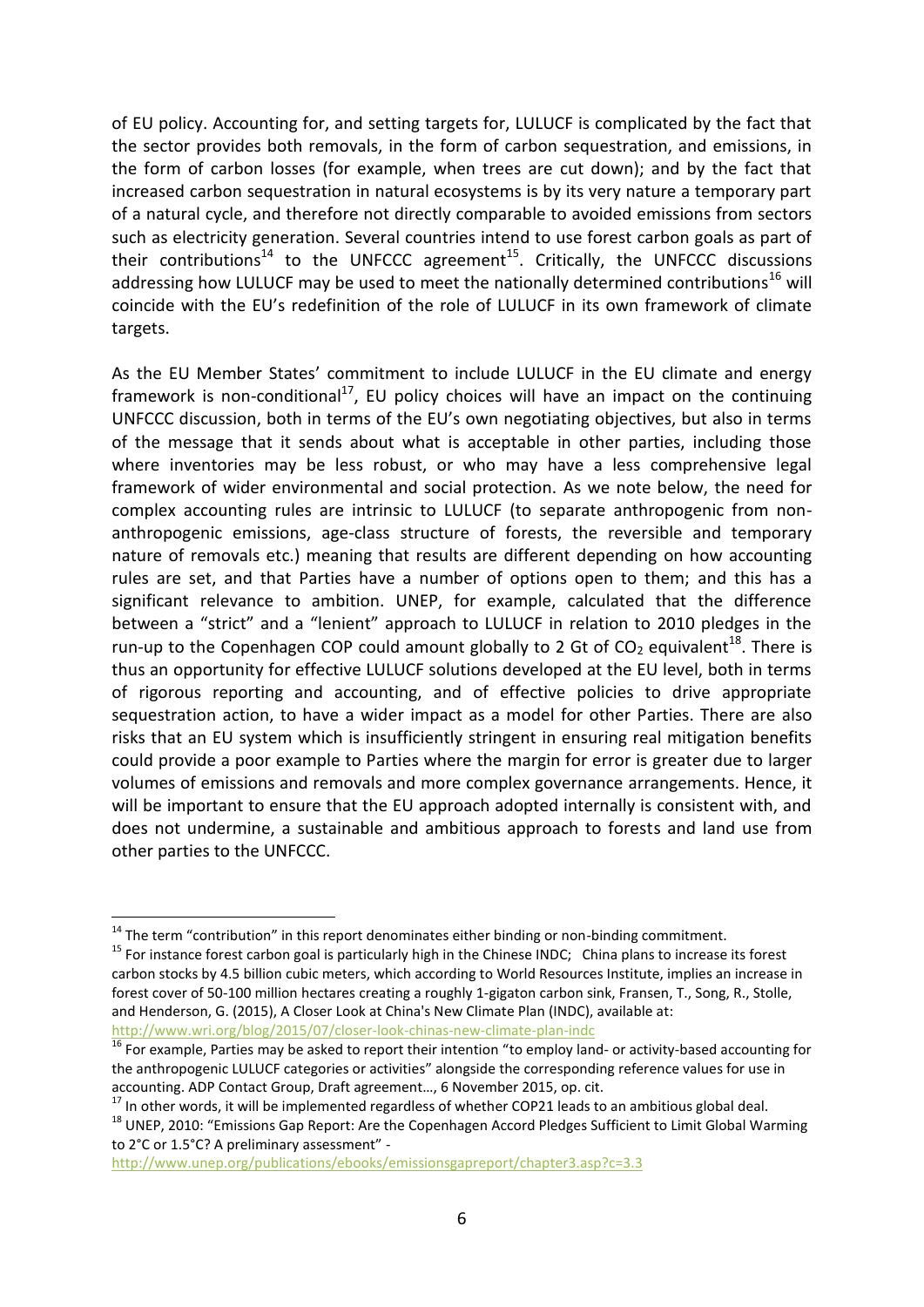In this light, the timing of new LULUCF rules at EU level is strategic. If it wishes to create a positive model, the EU cannot afford to delay the decision making process on the LULUCF accounting methodologies (as was the case under current international commitments, when the exclusion of LULUCF from 2020 EU climate framework and methodological uncertainties effectively slowed down the adoption of decision on accounting rules related to LULUCF<sup>19</sup>).

With this in mind, this report outlines a framework for a separate LULUCF pillar. Section 5.1 below explains in more detail the rationale for choosing a separate pillar for LULUCF emissions, in particular focusing on the risks to mitigation incentives in other sectors, and the uncertainties inherent to LULUCF sequestration and its measurement.

#### <span id="page-8-0"></span>**2.3 Objectives and our approach for the study**

-

The aim of this study is to outline a framework for a separate LULUCF pillar (option 1), which ensures that Europe stays on an effective climate change mitigation pathway, whilst delivering on its renewable energy commitments and avoiding negative impacts on food security and biodiversity. Simplicity and transparency will also be important factors, in a sector where carbon impacts are often difficult to communicate both to practitioners and to a wider public.

As an introduction to our work, **chapter 3 provides a short outline of some critical issues relating to LULUCF activities** outlining the complexity and uniqueness of policies to manage emissions in this area. The issues outlined need to be considered fully when designing a separate LULUCF pillar.

As a first step in our work, **we identify a set of success criteria for the design of a separate LULUCF pillar**, providing a basis for an assessment of the various approaches to establishing such a pillar. The criteria are set out in chapter 4 of this report.

We then set out, **a list of possible approaches in designing a LULUCF pillar** which are presented in Chapter 5. This chapter provides a brief overview of the mitigation potential of these approaches at a broad level, and notes some of the likely risks. Additional elements reflecting the need to address the criteria established in chapter 4 are also discussed.

**Chapter 6 presents our assessment of the different approaches** to the design of a LULUCF pillar against the set of success criteria indicated in chapter 4.

Finally, **chapter 7 provides a synthesis of the work and offers recommended policy approaches**.

<sup>&</sup>lt;sup>19</sup> Decision No 529/2013/EU of the European Parliament and of the Council of 21 May 2013 on accounting rules on greenhouse gas emissions and removals resulting from activities relating to land use, land-use change and forestry and on information concerning actions relating to those activities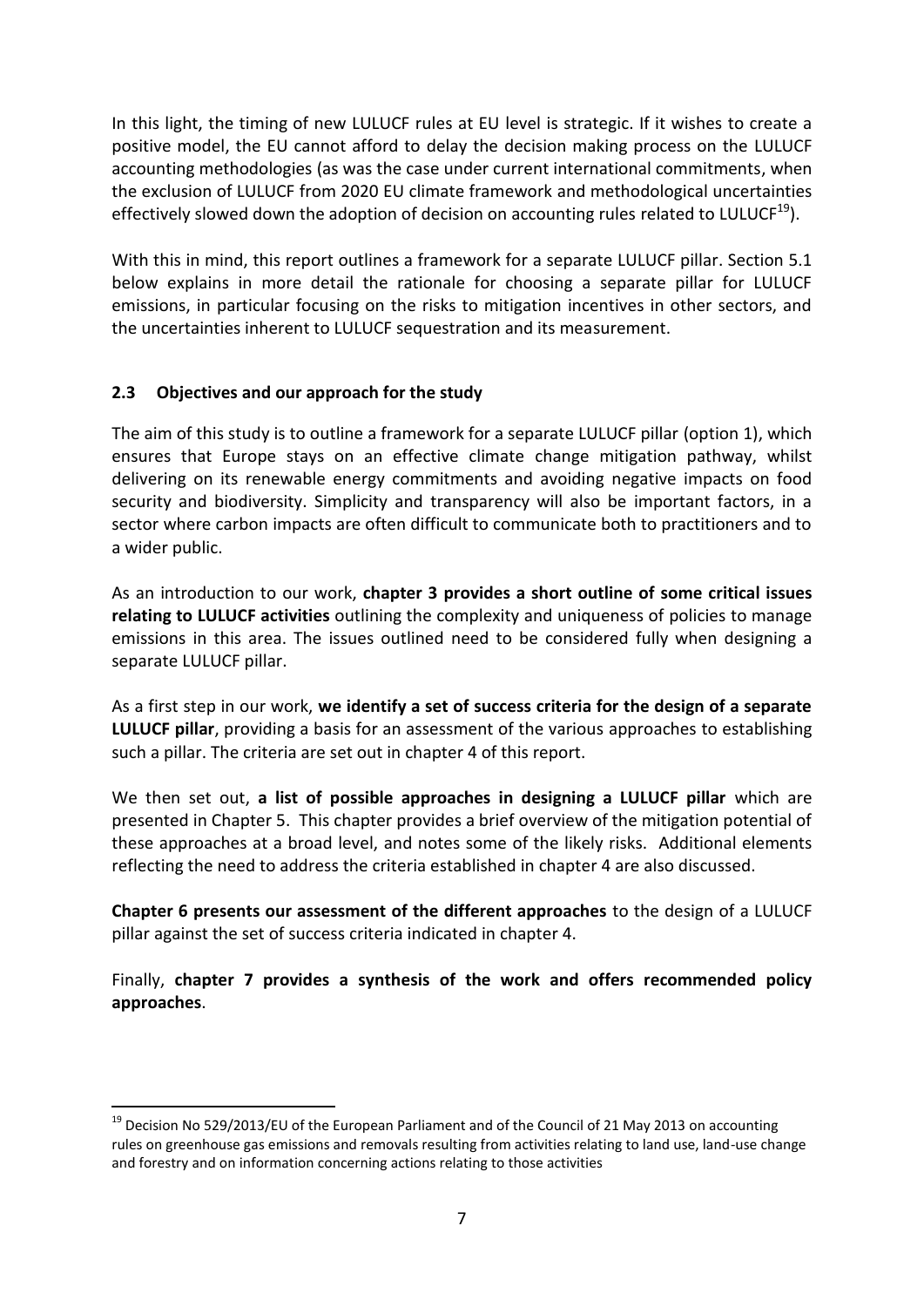#### <span id="page-9-0"></span>**3 Critical issues relevant to inclusion of LULUCF**

Before considering detailed criteria for the assessment of policy options, and defining the policy options to be assessed, it is worth first identifying a number of characteristics of the LULUCF sector that influence decisions on how best to reflect the contribution it makes, through its associated emissions and removals, to the EU emissions reduction target. The exclusion of LULUCF emissions and sinks from much of EU policymaking on target delivery up to this point, and the different policy audiences for issues relating to the land use sector on the one hand and to the industrial and energy system emissions covered by most mitigation policy, has created the potential for significant misunderstandings. In particular, stakeholders in the sectors (other than agriculture) currently covered by the Effort Sharing Decision often have gaps in their understanding of the mitigation options available in LULUCF (long timescales, temporary nature, and risks to the carbon sequestered); and the forestry sector, while it has a good understanding of mitigation potential (and an interest in carbon price rewards for mitigation activity) has limited visibility of the sorts of drivers that might be created were LULUCF mitigation to be included in the Effort Sharing Decision, or if LULUCF credits were allowed to meet emissions reduction targets in other sectors. These issues (dealt with in more detail below), explain why LULUCF emissions and removals are not directly comparable with emissions in other sectors, and is one of the reasons why this report develops options for a separate pillar.

#### <span id="page-9-1"></span>**3.1 Robustness and reliability of LULUCF inventories**

A detailed analysis of the accounting rules governing LULUCF inventories is outside the scope of this report. However, it is important to recognise that, while all Kyoto Protocol inventory areas<sup>20</sup>, are subject to uncertainties and potential errors in estimation, these uncertainties are much greater in the LULUCF sector. For fossil fuel emissions, it is possible to be relatively confident on the likely carbon impacts; and in ETS sectors the estimates included in national inventories are backed up in regulatory terms by direct measurement of emissions at individual installations. LULUCF accounting rules represent a good scientific method of estimating anthropogenic impacts on GHG concentrations, in the light of the complications created by recording both emissions and removals, and dealing with the measurement of natural systems. Nonetheless, these rules depend on estimation and extrapolation to determine emissions factors and activity data, in a sector that in many Member States is characterised by the existence of dispersed, fragmented and relatively small plots of land on which there are variable data, resulting in levels of uncertainty for LULUCF accounting at around 38 per cent in the EU, compared to around 8 per cent uncertainty levels on accounting for emissions from the energy sector. The introduction of targets and of a legal requirement to reduce emissions will need to be translated by Member States into specific incentives for individual landowners and forest managers; the systems available for measuring LULUCF emissions are unlikely to allow for direct measurement of emissions from each parcel of land, in a similar way, for example, possible the measurement of emissions from combustion plant covered by the EU Emissions Trading System.

<sup>1</sup>  $^{20}$  Notably non-CO<sub>2</sub> emissions from the agriculture sector.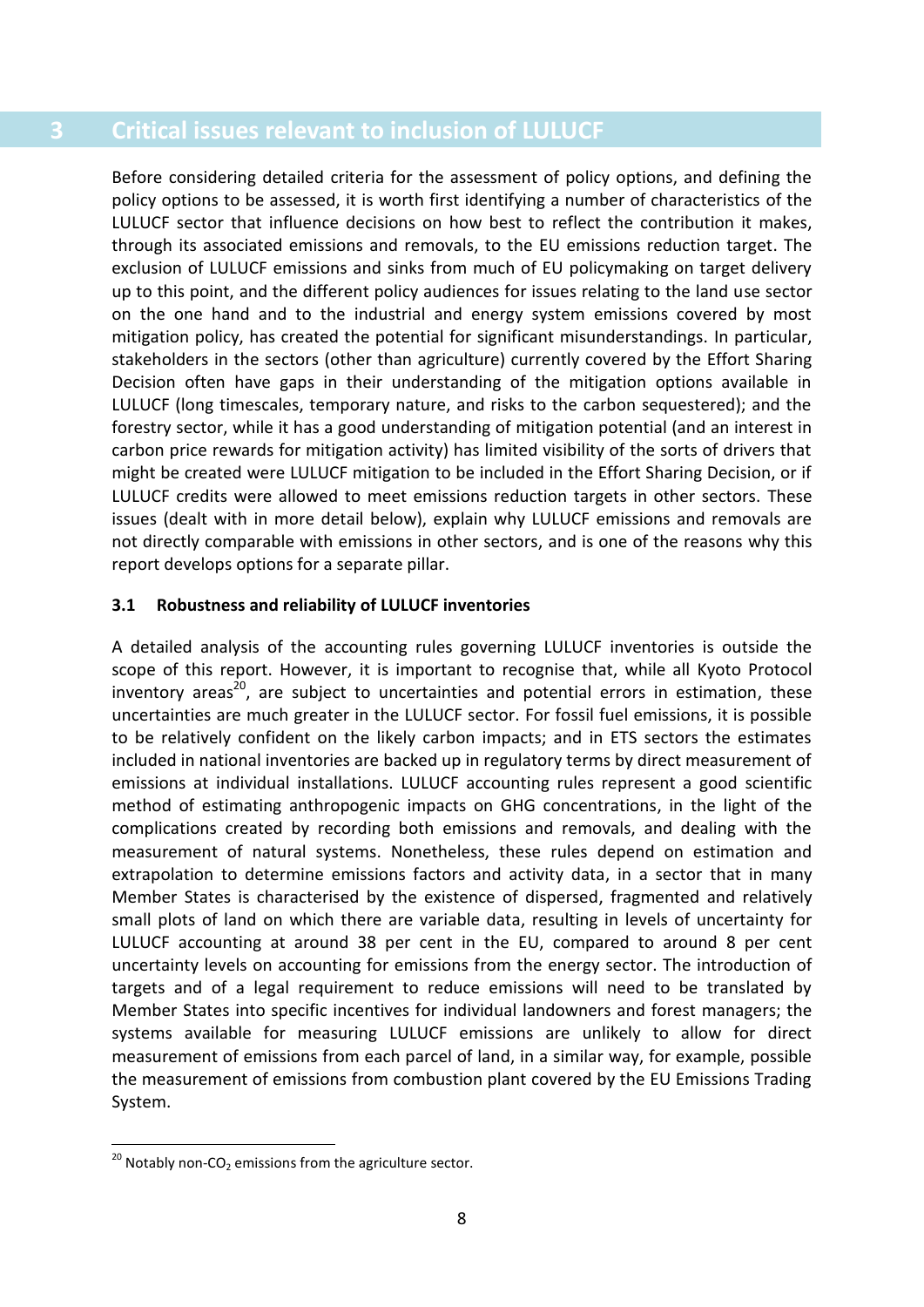There is also a risk that LULUCF inventories may struggle to reflect fully the reality of changing practices (literally) on the ground. In the case of cropland and grassland management, for example, measures likely to improve soil carbon sequestration are unlikely to be reflected at all, or reflected reliably, in national inventories, creating a risk of confused messages at the level of individual farm businesses. $^{21}$ 

#### <span id="page-10-0"></span>**3.2 Temporary nature of mitigation**

1

LULUCF mitigation is fundamentally different in nature to mitigation involving reduced emissions, particularly reduced emissions from the burning of fossil fuels. It involves increasing the capacity of natural systems (and, in the case of harvested wood products, our economy) to store carbon; but that storage is by its nature temporary, and vulnerable to early release in the event of natural disasters such as forest fires, or release of soil carbon as a result of changes in land management practices. While there is clearly a mitigation benefit from increasing the potential of natural systems to store carbon, and in particular to measures to avoid losses of carbon from deforestation, these benefits should not be treated as equivalent to the mitigation benefits of avoiding combustion of fossil fuels.

#### <span id="page-10-1"></span>**3.3 Long time-scale for key LULUCF mitigation options**

The development of rules for LULUCF in the UNFCCC and the Kyoto Protocol has, from the beginning, recognised that some of the carbon sequestration that takes place in forests each year results from decisions taken historically; for example, an afforestation investment can take more than 20 years before its annual sequestration of carbon peaks. This has the implication that a significant proportion of the sink from forests is based on decisions which may have been taken before the Kyoto Protocol was agreed, and certainly before the decision to include LULUCF in the framework of the EU's 2030 targets. This challenge has been addressed in the international context by the development of a system of Forest Management Reference Levels, which aim to establish a baseline against which the effect of new policies can be measured. However, as a report produced for Fern and IFOAM by Öko-Institut<sup>22</sup> shows, the construction of a Forest Management Reference Level involves a number of judgements, and different approaches can have significant implications for the mitigation which can be credited to the LULUCF sector.

While a delay between investment decisions and their mitigation impacts is not unique to forestry (there is a time lag, for example, between investment decisions on construction of renewable energy or major energy efficiency improvements to have an impact on emissions), the scale of that delay in the case of afforestation and reforestation is of a different order. The long-term nature of the impacts of some forestry decisions has implications not just for the construction of a baseline against which to measure action, but

<sup>&</sup>lt;sup>21</sup> The same is also true for measures to reduce non-CO<sub>2</sub> emissions from agriculture, where in many cases inventories are calculated on the basis of applying an emissions factor to the number of livestock units – thereby obscuring the range of different GHG intensities of different farming practices.

<sup>&</sup>lt;sup>22</sup> Öko-Institut (2015), Impacts on the EU 2030 climate target of including LULUCF in the climate and energy policy framework, Report prepared for FERN and IFOAM[, http://www.oeko.de/oekodoc/2320/2015-491](http://www.oeko.de/oekodoc/2320/2015-491-en.pdf) [en.pdf](http://www.oeko.de/oekodoc/2320/2015-491-en.pdf)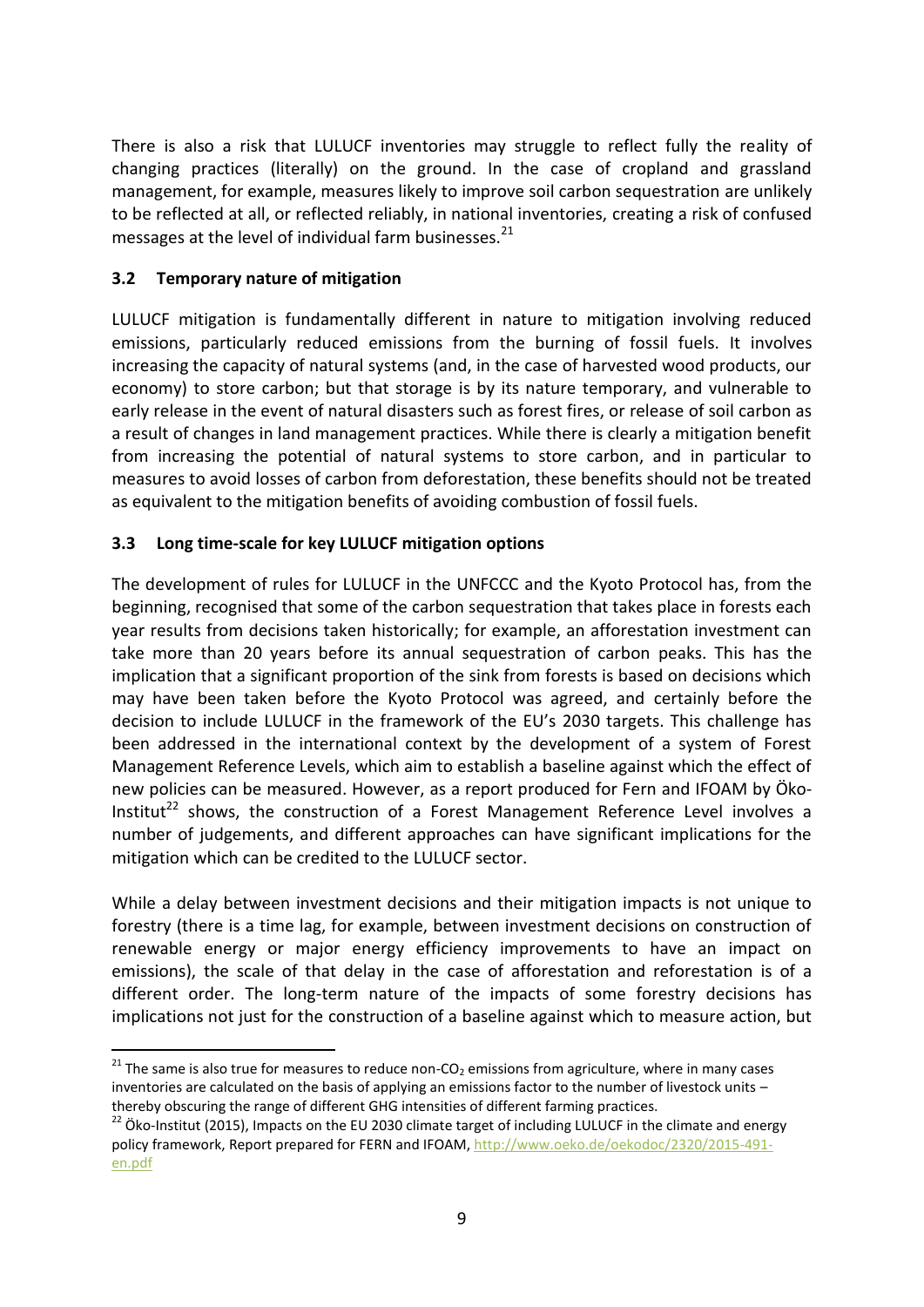for the effectiveness of incentives for action. The choice of a medium-term deadline such as 2030 to frame targets makes sense for most economic sectors (provided, of course, that those medium term targets are constructed so as to be consistent with a long-run resource efficient and cost-effective delivery of longer-term targets); but creates distortions in LULUCF decision-making, in that shorter-term mitigation options such as agricultural land management or reducing harvesting rates can count fully towards a 2030 target, while forestry investments will have limited impact. This risks providing insufficient recognition of the contribution of longer term forestry investments to delivery of more demanding, longerterm targets.

#### <span id="page-11-0"></span>**3.4 Impacts on biodiversity**

The LULUCF sector is unique among mitigation sectors in that it is, effectively, a terrestrial ecosystem (natural or semi-natural depending on the extent of human intervention). This creates some unique challenges. Our report addresses the importance of ensuring that LULUCF mitigation action is consistent with biodiversity protection (and, ideally, contributes significantly to the creation or protection of endangered habitats), and hence the importance of designing the policy mix for LULUCF mitigation. It is, in particular, important to ensure that the incentives created at EU level, or put in place by individual Member States in order to meet LULUCF targets, do not encourage forestry investments (for example, monoculture of fast-growing tree species) which are not compatible with biodiversity objectives. There are also potential indirect land use impacts deriving from converting agricultural land to forestry, similar to the more widely publicised indirect land use impacts of using agricultural products for bioenergy. We set out below some of the accompanying measures which could be considered to address these risks.

#### <span id="page-11-1"></span>**3.5 Emissions associated with biomass use in other sectors, particularly energy**

It is beyond the scope of this research to address all the potential sequestration pathways that biomass might take as it moves through a given market. However, when considering the development of a LULUCF pillar it is worth reflecting on the difference between the material use of biomass – in harvested wood products with a range of lifespans - and its use for energy purposes. Given the current accounting framework, it is particularly important that the interaction between the LULUCF and energy sectors are considered fully when designing a new LULUCF pillar in the post-2020 EU climate framework.

Currently there is a separation in the way in which the carbon impacts of bioenergy are accounted for within LULUCF and in the EU ETS sectors. Within the EU ETS, bioenergy is considered to be carbon neutral based on the assumption that the emissions associated with the energy consumption of biomass have already been accounted for by the growing of the biomass in the LULUCF sector. However, the time taken to accumulate carbon in biomass during the growing period is far greater than that in which it is consumed through the energy generating process, such as combustion. To then sequester the same amount of carbon again could take decades to centuries (in the case of forest biomass), resulting in a lag between the point at which the carbon was released and that in which it can be re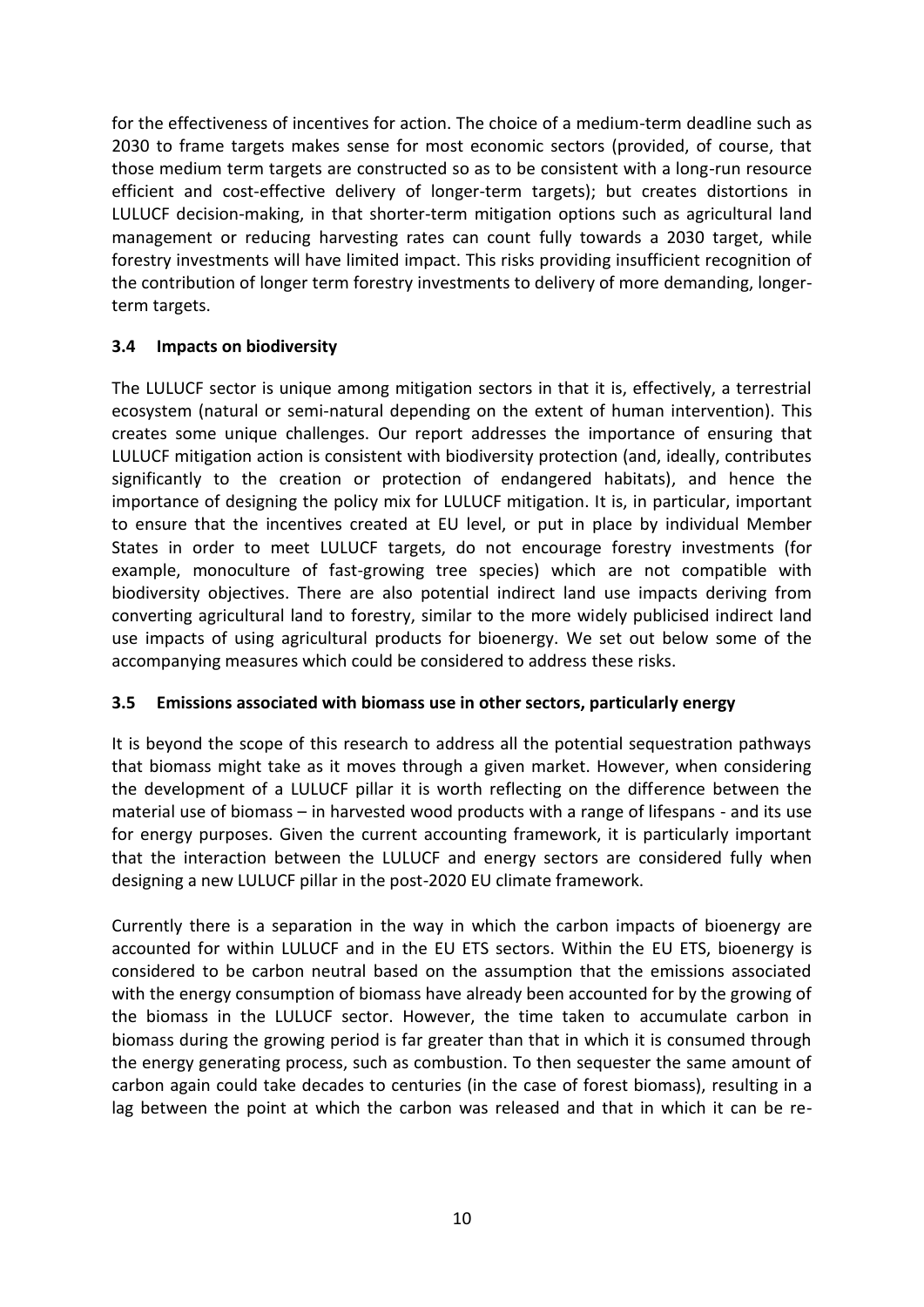sequestered. This lag period is often called the 'carbon debt' period and has been described in detail in Bowyer et al<sup>23</sup>.

A further issue for energy use is the fact that sustainability criteria are only applied to biofuels, and not to solid biomass. This presents difficulties, particularly in relation to imported feedstock for bioenergy, since the two key factors determining whether biomass actually reduces emissions in comparison to fossil fuels are (i) the location and (ii) the method in which the biomass is produced and harvested. According to a recently established study, biomass emissions being zero carbon-rated within the EU ETS are currently in the range of 90 to 150 million tonnes of  $CO<sub>2</sub>$  equivalents, which equal to approximately 4-7 per cent of the overall emission allowances under the ETS cap. Naturally, sustainability concerns of bioenergy cover not only climate mitigation issues but broader environmental and social aspects as well; such issues are further detailed in the below sections.

Significant further policy analysis will be needed to ensure that the incentives for LULUCF created by its inclusion in the EU's 2030 framework of climate and energy targets, and the rules applying to biomass use in the energy sector, both in transport and in the EU ETS, are consistent, and avoid risks of double-counting of carbon savings and wider land use impacts, both in the EU and in other economies.

#### <span id="page-12-0"></span>**3.6 The specific nature of social impacts from LULUCF mitigation**

Finally, while there are significant social impacts associated with all forms of mitigation activity (both positive and negative), the social impacts resulting from LULUCF sector mitigation activity reflect the specific nature of land use. These can include impacts on land rights – mainly driven through indirect land use change impacts, and affecting populations in developing countries subject to deforestation pressures, but potentially including pressures on agricultural land in countries supplying the EU market. Other impacts could include changes to amenity land available to EU populations. Our research has not had sufficient time to address potential social impacts in any depth, but this is an important area which merits attention before the EU adopts policies which increase reliance on land based mitigation.

#### <span id="page-12-1"></span>3.7 **Implications for policy design**

-

All of the factors discussed above need to be reflected in the design of an EU legislative approach to including LULUCF in the system of climate mitigation targets for 2030. Ideally, policy design should ensure that incentives for land managers point in the right direction on all of these issues; where this is not possible (for example, where objectives such as climate mitigation and biodiversity protection are potentially in conflict) the risks need to be mitigated as effectively as possible.

<sup>&</sup>lt;sup>23</sup> IEEP (2012), The GHG emissions intensity of bioenergy. Does bioenergy have a role to play in reducing Europe's GHG emissions?, [http://www.ieep.eu/assets/1008/IEEP\\_-](http://www.ieep.eu/assets/1008/IEEP_-_The_GHG_Emissions_Intensity_of_Bioenergy_-_October_2012.pdf) The GHG Emissions Intensity of Bioenergy - October 2012.pdf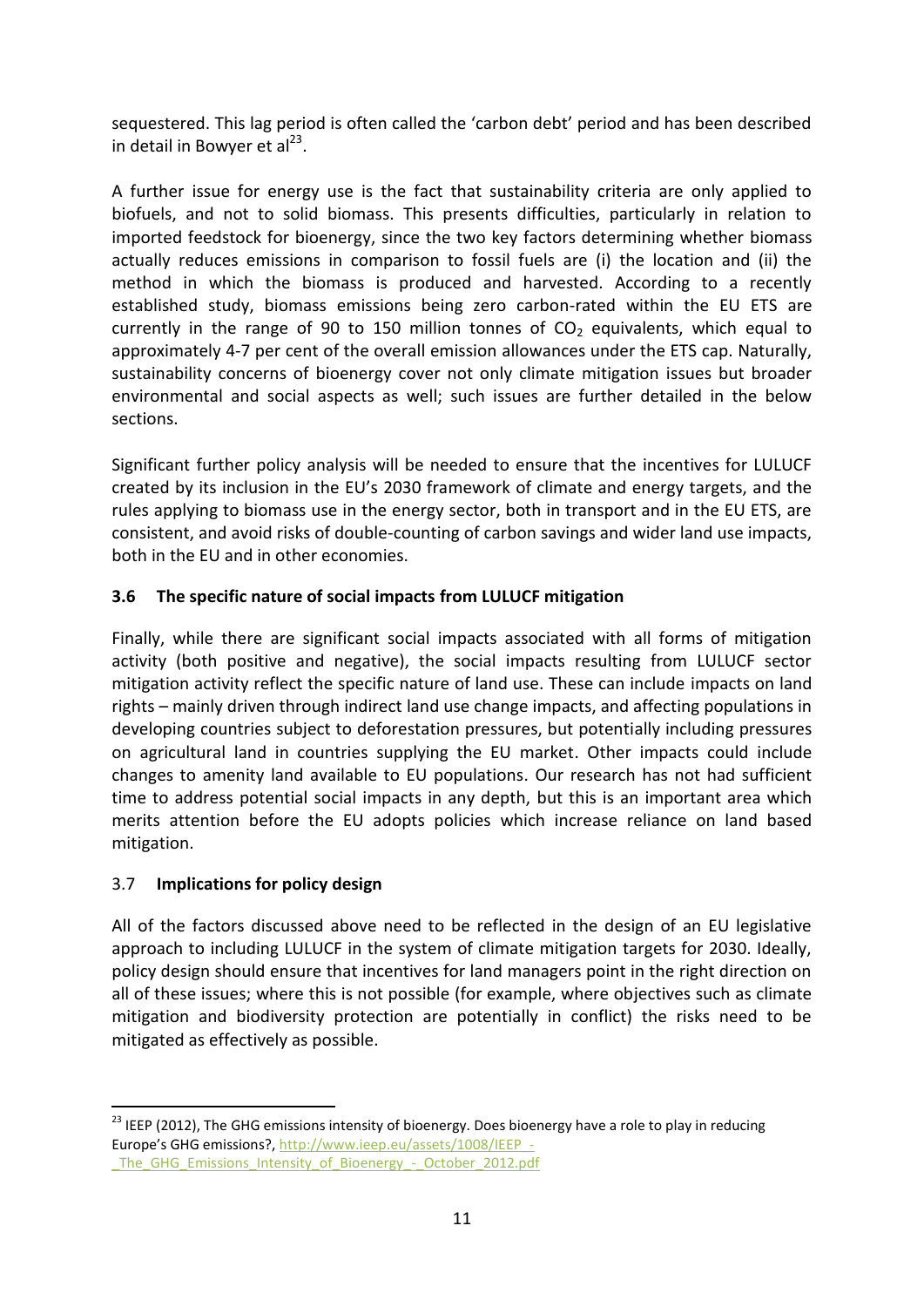<span id="page-13-0"></span>This section, in the light of several of the special characteristics of the sector, identifies what in our view should be the key criteria used to assess different options for the inclusion of LULUCF removals and emissions in the EU's target framework for 2030.

#### <span id="page-13-1"></span>**4.1 Climate integrity: direct impact on greenhouse gas concentrations**

We propose to consider climate mitigation impacts from the point of view of whether the option chosen is likely to lead to, and to maximise, a reduction over time in the human contribution to greenhouse gas concentrations in the atmosphere. Focusing on atmospheric concentrations over time helps to ensure that the options of reducing anthropogenic emissions on the one hand, and maximising sequestration on the other hand, are treated appropriately with respect to the different value of their contribution to mitigating climate change. Crucially, given the temporary and at risk nature of carbon sequestration (including, for example, risks linked to the impact of climate change itself on natural ecosystems, such as increased forest fire risks in the Mediterranean basin), avoiding emissions in the first place has a more direct and certain impact. In addition, a key focus of our assessment will be the need to determine whether the mitigation ascribed to LULUCF can be reliably considered to be human-induced, and is additional to what would have happened under a Business as Usual trajectory (i.e is the result of current or future decisions), rather than the result of past decisions (for example, the continuing impacts of afforestation decisions in recent years). The impacts of past decisions should be treated as an element in calculations of trend levels (a principle enshrined in the rules adopted by the Kyoto Protocol).

#### <span id="page-13-2"></span>**4.2 Climate integrity: impact on mitigation ambition in other sectors**

A key risk of incorporation of the LULUCF sector into the EU 2030 framework is its potential impact on the overall level of mitigation ambition within the EU; does any additional LULUCF mitigation achieved add directly to the overall total of EU mitigation, or does it displace ambition in other sectors? Risks of reduced ambition in other sectors are lessened by ensuring that LULUCF is included in a separate pillar; but there are likely to be political pressures for LULUCF removals to be available for use to offset Effort Sharing Decision and even Emissions Trading System targets. If LULUCF mitigation can be used directly or indirectly to meet targets in other sectors, it will reduce the level of mitigation required from those sectors – potentially leading to a less cost-effective long-term trajectory for decarbonisation. This would be problematic even if it relates to the mitigation impacts of current and future LULUCF decisions (in that it would reduce the potential contribution of LULUCF to overall mitigation, and may prevent long-term cost-effective investments in decarbonisation in other sectors); and even more so if it relates to mitigation resulting from past LULUCF decisions (in that it may lead to a reduction in overall EU mitigation). While we do not address in detail the connection between rules applying in the LULUCF sectors, and the treatment of bioenergy in other policy regimes - for example, the drawbacks associated with the zero-rating of biomass combustion in the EU ETS – we note where such impacts are likely to be relevant. Finally, impacts on other sectors may be dynamic: the incorporation of LULUCF into the framework for 2030 may, even if negative impacts are avoided in the next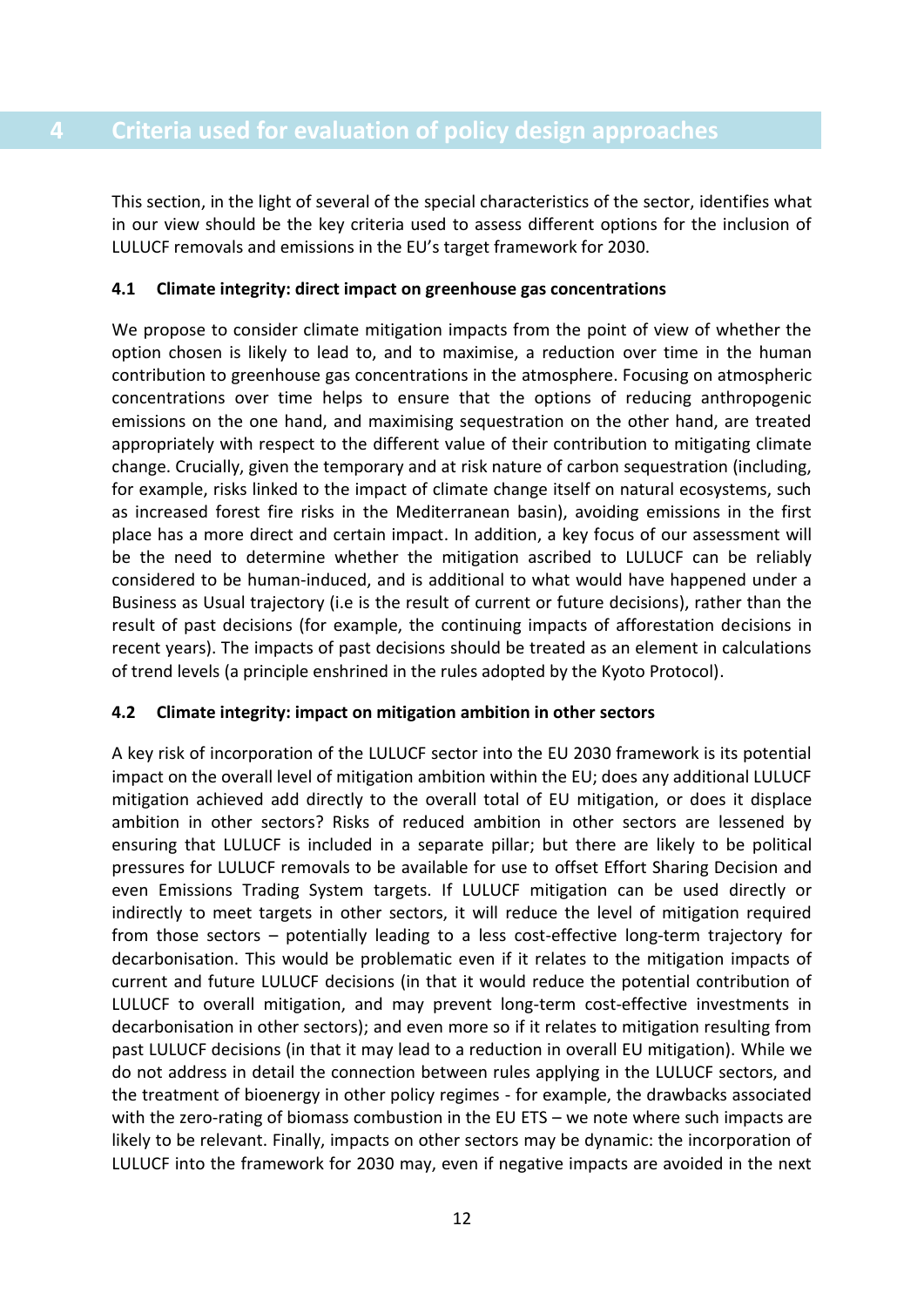period, nevertheless have an impact on the levels of ambition set in the future for the 2030s and beyond.

#### <span id="page-14-0"></span>**4.3 Broader environmental integrity**

Environmental impacts of LULUCF options will include on the one hand potential for positive impacts (in particular, positive biodiversity, soil quality, water quality and air pollution cobenefits from sequestration options on agricultural land or through forestry; potentially also resource use co-benefits from increased sequestration in harvested wood products displacing other, more carbon-intensive, materials). There is also a wide range of potential risks, including losses to biodiversity through inappropriate afforestation measures (which are summarised in Box 2 below), and environmental damage associated with indirect land use change impacts in other economies. There are also risks associated with displacing mitigation effort in other sectors (in particular, reducing carbon emissions from fossil fuel combustion usually also has a positive impact on air quality as a result of reductions in associated particulate and sulphur emissions - so reducing the downward pressure on fossil fuel emissions would mean foregoing some of those benefits). As noted above, there may also be impacts which are consequential on the example EU approaches to LULUCF create for other parties to the UNFCCC and to a Paris deal: a system with a robust and rigorous approach which successfully maximises environmental outcomes could provide a positive example, whereas approaches with less effective safeguards (even if some issues, for example deforestation, are viewed as less likely in the EU because of other regulatory constraints) could create unwelcome precedents which are relied on by other parties. These broader issues will need to be examined by the forthcoming impact assessment on the LULUCF decision.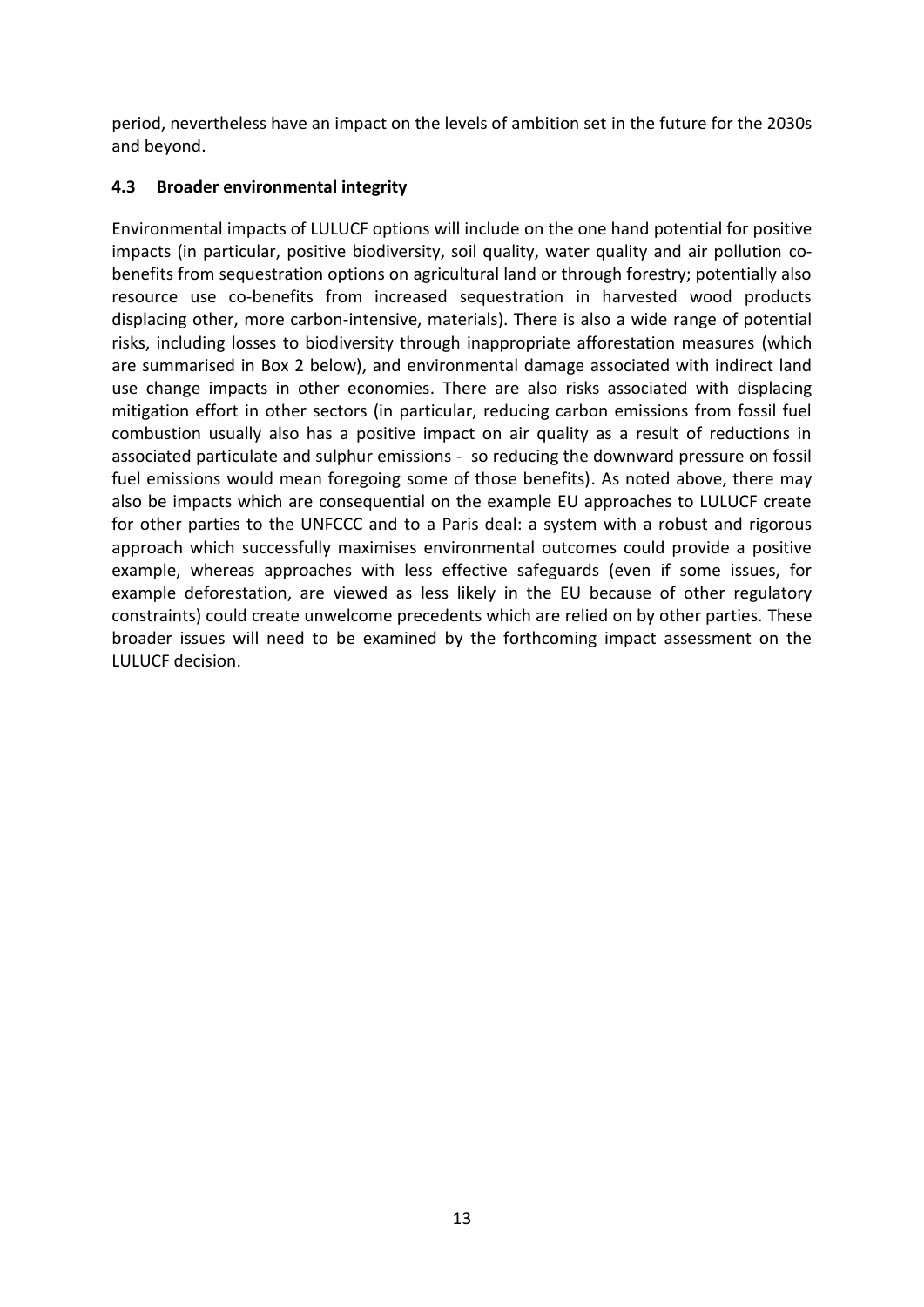#### **Box 2: Biodiversity impacts of afforestation**

A key consideration in the design of a solution for the LULUCF sectors is the impact on biodiversity of mitigation activity in response to any incentives created. This concern applies principally to the incentives for afforestation. Afforestation, understood as conversion to forest land actively promoted through planting of trees, may have either a positive or negative impact on biodiversity. The impacts depend on factors such as: biodiversity status of land before planting, size, type (e.g. natural forest vs. mono-cultures), density and location of planted forest, species of trees (native vs. exotic), forest management, associated drainage, soil amelioration, sub-soiling or landscaping, as well as subsequent changes to ecosystem services and displacement of land use change to other ecosystems.

- **Positive biodiversity impacts** of afforestation (in addition to the mitigation benefits) include: restoration of degraded land and long-term creation of new habitats when on areas of low biodiversity value, which can increase habitat diversity and connectivity at the landscape scale if species and planting is locally specific. As Bremer and Farley point out: "although plantations often support fewer specialist species than natural ecosystems, under some conditions they can play an important role in biodiversity conservation and recuperation, particularly at the landscape level" $^{1}$ .
- **Negative biodiversity impacts** include loss and fragmentation of previously established habitats such as grasslands, dunes or wetlands, usually extremely rich in biodiversity. Afforestation is also often associated with other detrimental impacts, such as drainage and the creation of forest roads. Some non-native tree species used for afforestation can spread and become invasive in other sensitive habitats. Some impacts on biodiversity may be difficult to quantify, afforestation may have a neutral impact on the total number of the species but radically change the community composition<sup>2</sup>.

After 2020, pressure on such land conversions is expected to grow proportionally to the increase of the economic value of forest service as a carbon sink. If the environmental integrity of new policy measures is to be ensured, adequate safeguards should be in place. Part of such safeguards are embedded in EU legislation, namely Strategic Environmental Assessment (SEA, 2001/42/EC) and Environmental Impact Assessment (EIA, 2011/92/EU) directives, legislation protecting Natura 2000 sites and strictly protected species and Environmental Liability Directive (2004/35/EC). Criteria aimed at protecting sensitive habitats from inappropriate afforestation have recently been specified under the Common Agricultural Policy (Commission Delegated Regulation (EU) No 807/2014) and the Renewable Energy Directive (Commission Regulation 1307/2014). These acts and guidance<sup>3</sup> on their implementation will gain on strategic importance. For instance, two SEA and EIA guidance documents issued by EC in 2013 provide a good starting point for decision-making, but are based on premises that will be no longer valid after 2020. New policies call for a revision of the guidance documents. Additional binding safeguards may be needed; possibly introduced by linking the accounting rules to a set of "afforestation sustainability criteria".

 $^{\rm 1}$ Buscardo, E. et al. (2008), The early effects of afforestation on biodiversity of grasslands in Ireland, chapter in: Brockerhoff, E. G., et al. (2008) Plantation Forests and Biodiversity: Oxymoron or Opportunity? <sup>2</sup>Elmarsdottir, A. et al. (2008) **Effects of afforestation on biodiversity**, AFFORNORD project <sup>3</sup>e.g. C (2013)[, Guidance on Integrating Climate Change and Biodiversity into Strategic Environmental Assessment,](http://ec.europa.eu/environment/eia/pdf/SEA%20Guidance.pdf) and EC (2013[\) Guidance on Integrating Climate Change and Biodiversity into Environmental Impact Assessment.](http://ec.europa.eu/environment/eia/pdf/EIA%20Guidance.pdf)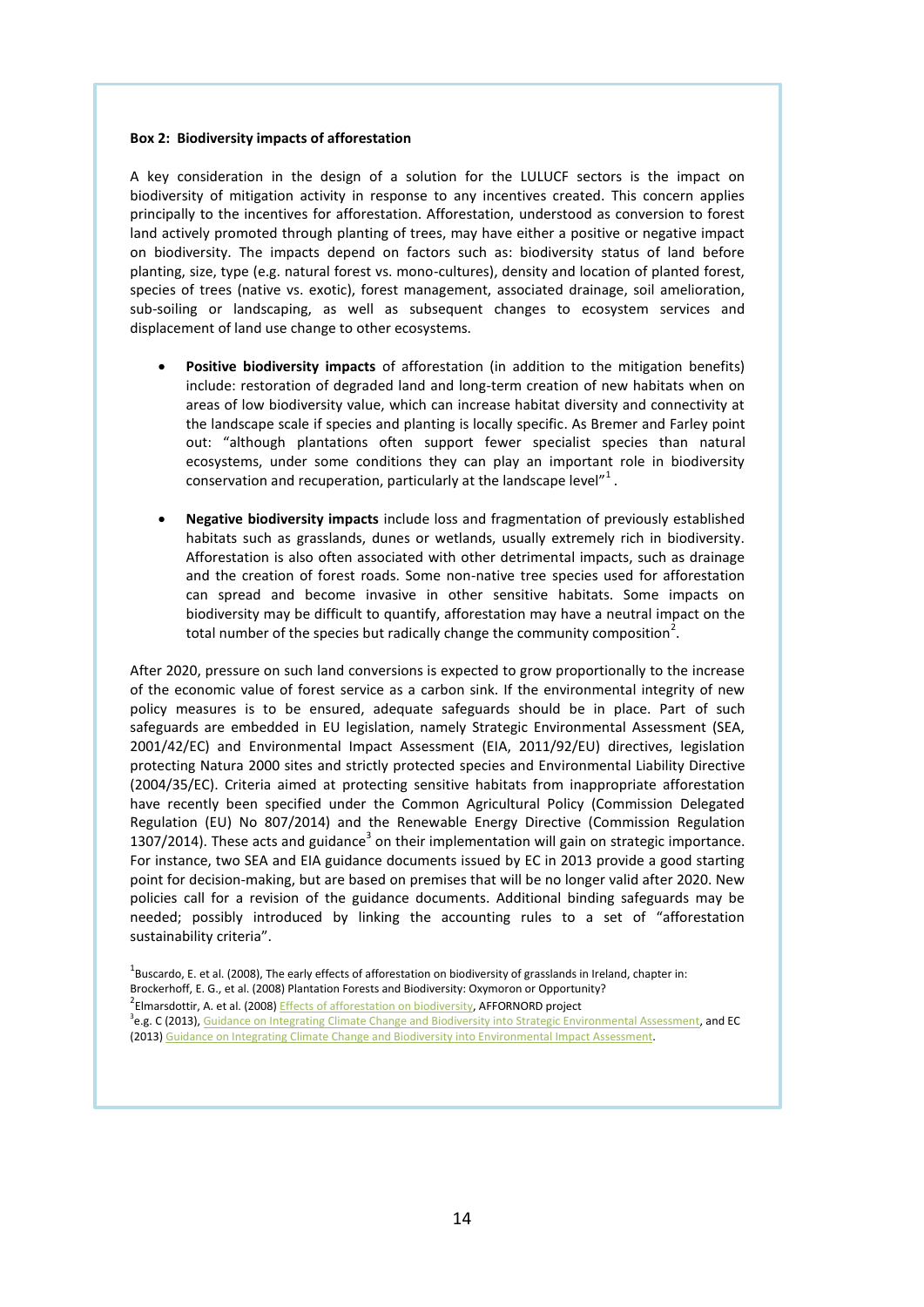### <span id="page-16-0"></span>**5 Policy design approaches to the inclusion of LULUCF in the EU's climate target framework**

#### <span id="page-16-1"></span>**5.1 The need for a separate pillar**

-

A number of organisations responding to the Commission's consultation on the incorporation of LULUCF into the framework for EU climate targets for 2030 have set out concerns about the impact of including them in the Effort Sharing Decision (which, as explained above, is one of the two broad sectors for which EU mitigation targets are defined currently, the other being the Emissions Trading System covering emissions from large installations and energy). The points made in responses to the consultation, and the evidence included in recent research, including the Öko-Institut paper referred to above, offer what we consider to be clearly dissuasive arguments in favour of the creation of a separate LULUCF pillar, as detailed below.

#### *5.1.1 The downsides of inclusion in the Effort Sharing Decision*

There are two principle risks of including the LULUCF sector within the Effort Sharing Decision. The first, and most significant, is the risk of a reduction in the mitigation required from the sectors currently covered by the Effort Sharing Decision. Given that LULUCF currently provides a potential net sink at the collective EU level, inclusion of the sector without any change in targets would mean a significant weakening in the Effort Sharing Decision target at EU level<sup>24</sup>. In principle, inclusion of the LULUCF sector, by expanding the scope for EU mitigation, should be seen as an opportunity to contribute additional mitigation to the EU's contribution to the global response. Moreover, in practice, delaying mitigation requirements in the Effort Sharing Decision sectors (which will need to make a more ambitious contribution to the more demanding targets necessary from 2030 onwards) is unlikely to be consistent with a least-cost pathway to longer-term mitigation goals, would reduce incentives for necessary investment in energy efficiency, transport electrification, and would lead to reduced co-benefits from reducing direct carbon emissions (including air quality co-benefits with significant potential to contribute to improved health outcomes across the EU).

The second risk is that inclusion of the LULUCF sector in the Effort Sharing Decision would create significant additional complexity for an already difficult process of allocating targets between Member States. The potential for increasing LULUCF sinks varies significantly among Member States (for instance, those with significant forest cover have relatively straightforward options available to them in the form of measures to reduce harvesting rates; others with limited forest cover would be mainly reliant on afforestation (which would be slow to contribute to the national inventory) or more costly or more technically challenging measures to improve soil carbon.

<sup>&</sup>lt;sup>24</sup> Öko-Institut (2015), Impacts on the EU 2030 climate target of including LULUCF in the climate and energy policy framework, op. cit.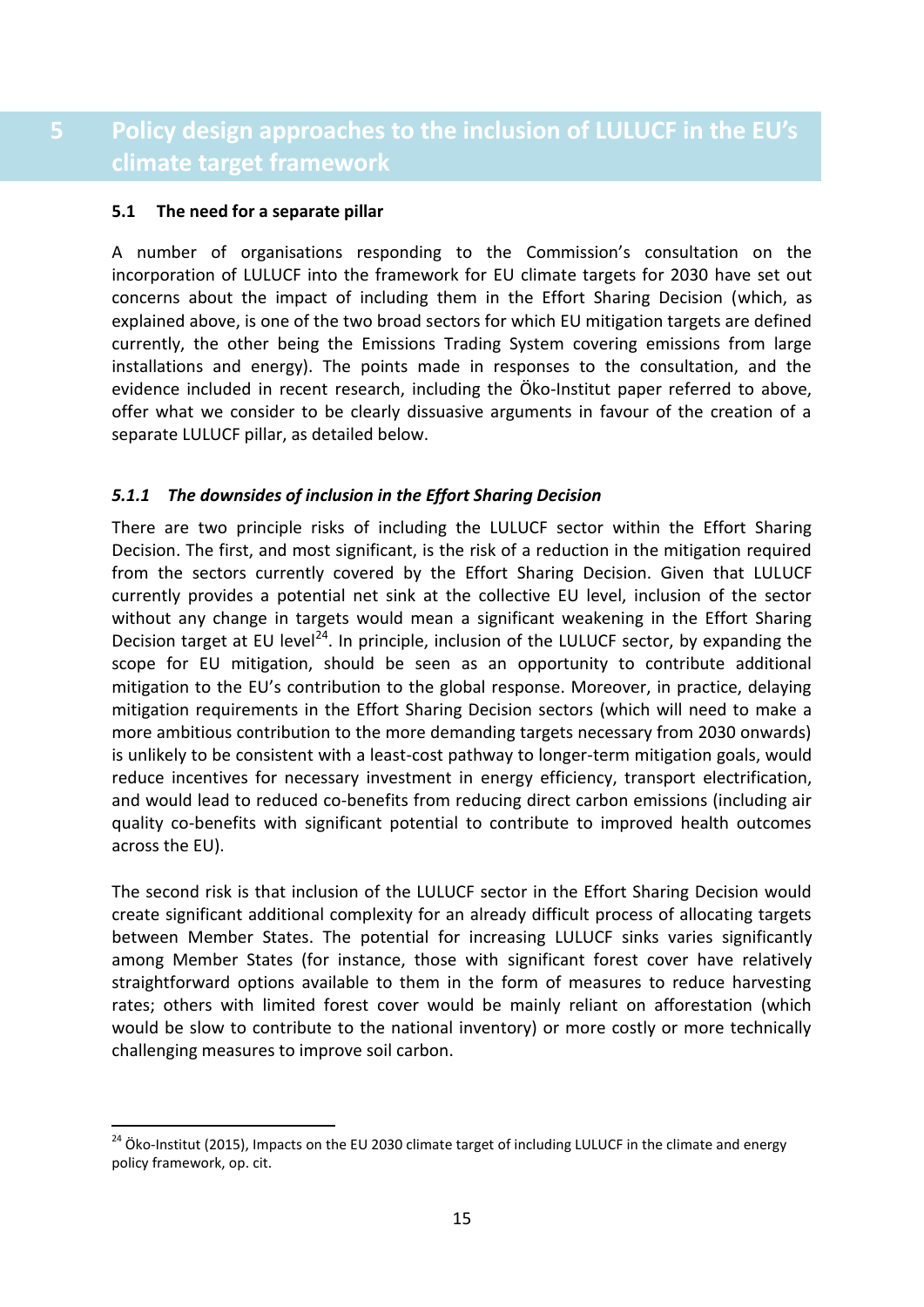#### *5.1.2 The downsides of creating a new "Agriculture, Forestry and Land Use" pillar*

Similar arguments apply to the option of creating a new pillar combining the LULUCF sector with emissions, currently covered under the Effort Sharing Decision, from the agriculture sector – principally emissions of methane and nitrous oxide from the livestock sector and from soil fertilisation. While this approach has some initial attractions, in that it would allow the incentive structure for all land management sectors to be treated under one framework, and for the potential risks of indirect land use change from changes to agricultural production patterns in the EU, it has some significant disadvantages. In particular, it would reduce the incentives for climate mitigation in the agriculture sector, at a point when improved understanding of mitigation options and early learning on mitigation options are important; in the short term, opportunities for agriculture mitigation would be drowned out by simpler and better-understood options for LULUCF mitigation. It would also divorce emissions from agricultural production from the downstream emissions from food processing and transport, and from incentives on food consumption and food waste, thereby potentially hampering Member State efforts to take a holistic approach to the sector.

There would also be an impact on the challenge represented for different Member States by their targets under the Effort Sharing Decision – the Agriculture sector's share of emissions varies significantly between Member States, from over 30 per cent in Ireland to around 5 per cent in Malta, and removing it from the ESD would thus have a significant impact on the level of challenge represented by ESD targets. This would complicate further a negotiation which is likely to be challenging, while at the same time adding a negotiation on AFOLU targets.

#### <span id="page-17-0"></span>**5.2 The main approaches**

We set out here some possible broad approaches to the policy design for LULUCF, followed by a number of features in section 5.3 which could be added to the approaches.

#### *5.2.1 Separate pillar: Member State targets for all of LULUCF*

Under this approach, targets would be set for the total of all LULUCF categories<sup>25</sup>, based on an assessment of (i) a baseline for Member State net emissions which represents the business-as-usual trajectory reflecting investments up to a 2015 base year; and (ii) the estimated LULUCF abatement potential available EU-wide under a cost per tonne broadly equivalent to that applied to the ETS and Effort Sharing Decision sectors.

A 2015 base year is chosen to ensure that only action taken from the point at which a broad policy decision was taken to include LULUCF emissions in the EU's target framework leads to mitigation which is counted towards the target – different approaches to the base year could be envisaged, and it will be important to ensure a clear distinction between the

<sup>-</sup><sup>25</sup> The categories of emissions currently covered are: afforestation, reforestation, deforestation, forest management, cropland management, and grazing land management – see Decision 529/2013/EU on greenhouse gas emissions and removals resulting from activities relating to land use, land-use change and forestry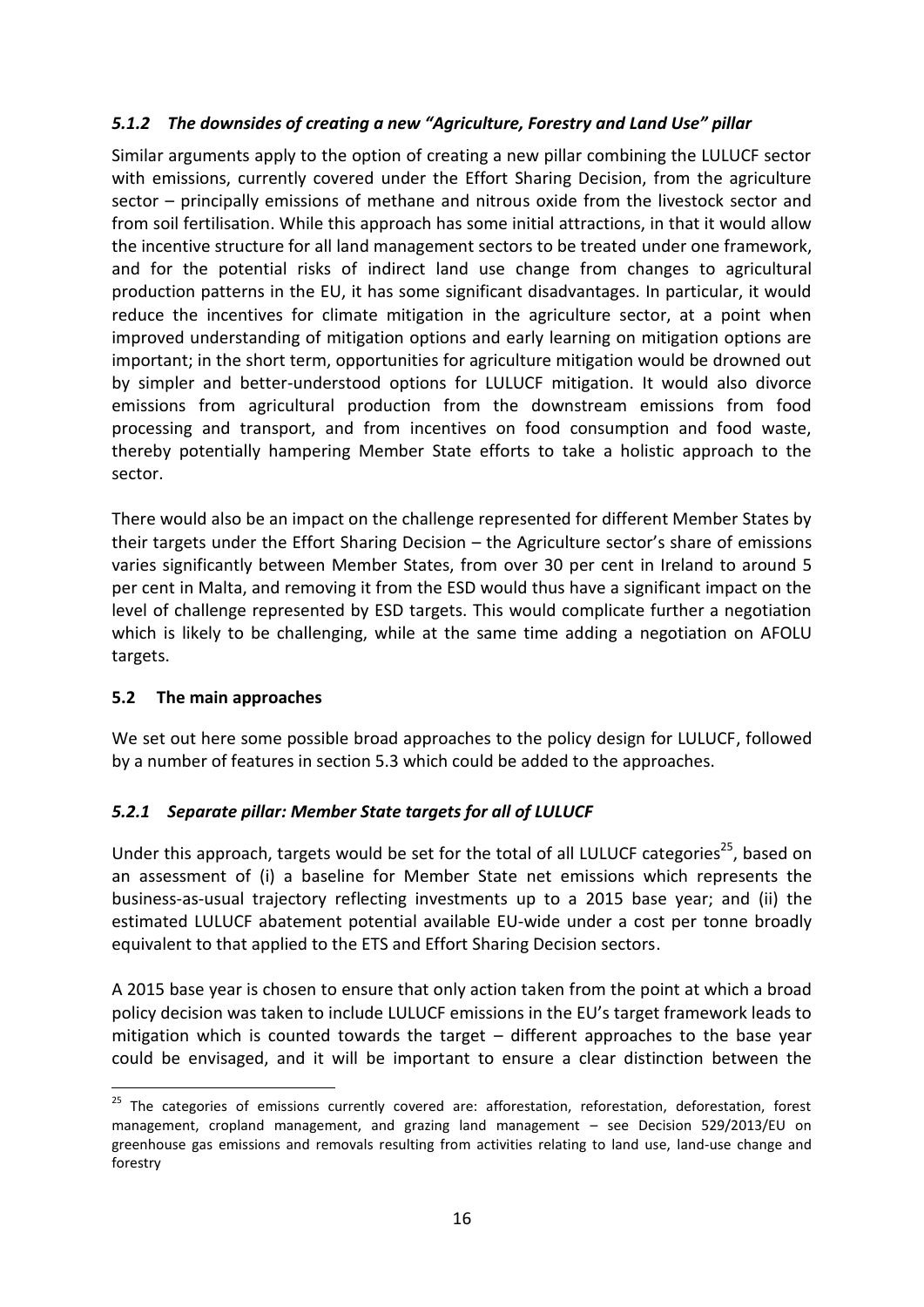approach to reporting against the EU's internal LULUCF target and any more relaxed approach to the calculation of Forest Management Reference Levels in the UNFCCC context.

The approach to setting the target at a similar level of cost per tonne to that applying in the ETS and ESD sectors reflects a broad principle of aiming to ensure that the LULUCF sector faces a similar level of carbon price to that faced by other sectors.

One variant on this broad approach would be to include only forestry emissions and removals (thus excluding cropland management and grassland management), on the grounds that LULUCF inventories for the latter are likely to be significantly less capable of reflecting measures taken at the level of individual farm holdings, and that significant further policy development will be necessary before consistent incentives can be developed for farms which reflect both non- $CO<sub>2</sub>$  emissions, and  $CO<sub>2</sub>$  emissions and removals, from their holdings.

#### *5.2.2 Separate Pillar: EU-wide targets supported by EU-wide policies and measures*

Member States have indicated a preference in the EU2030 climate and energy package for avoiding national targets where possible – for example, in respect on renewable energy and energy efficiency. An alternative to the approach of setting targets at Member State level would be to develop an EU-wide target, supported by policies and measures at EU level, which could include making use of incentives linked to existing EU policies such as the Common Agricultural Policy. For example, a top-slice of funds under the CAP (and possibly also under Cohesion Policy) from the next budgetary period beginning in 2020 could be made available to Member States whose agriculture or forestry sectors were prepared to commit to deliver LULUCF mitigation significantly in excess of a (demanding) baseline, and in line with strict environmental and broader sustainability criteria. Regulatory measures could also be considered; for example, a revised proposal for a Soils Directive, focused on maximising soil carbon sequestration, with a commitment to strict evaluation of impacts and reporting of sequestration impacts; or a ban on peat use as a fertiliser. Measures could also be linked to improved monitoring, in particular monitoring of soil carbon levels, in order to improve the evidence base on which to base further action.

Under this option, a broad target could be set at EU level based on the same cost per tonne principle identified above for Member State targets. However, it is unclear whether a target at EU level can be enforced in any meaningful way, unless it is backed up by explicit targets at Member State level.

#### <span id="page-18-0"></span>**5.3 Features which could be added to the approaches**

We consider here some additional design features which could be applied to one or other of the approaches identified above.

#### <span id="page-18-1"></span>*5.3.1 Limited/voluntary participation*

Either of the approaches identified, but particularly the Member State targets, could be adapted to ensure more focused Member State coverage – for example, for smaller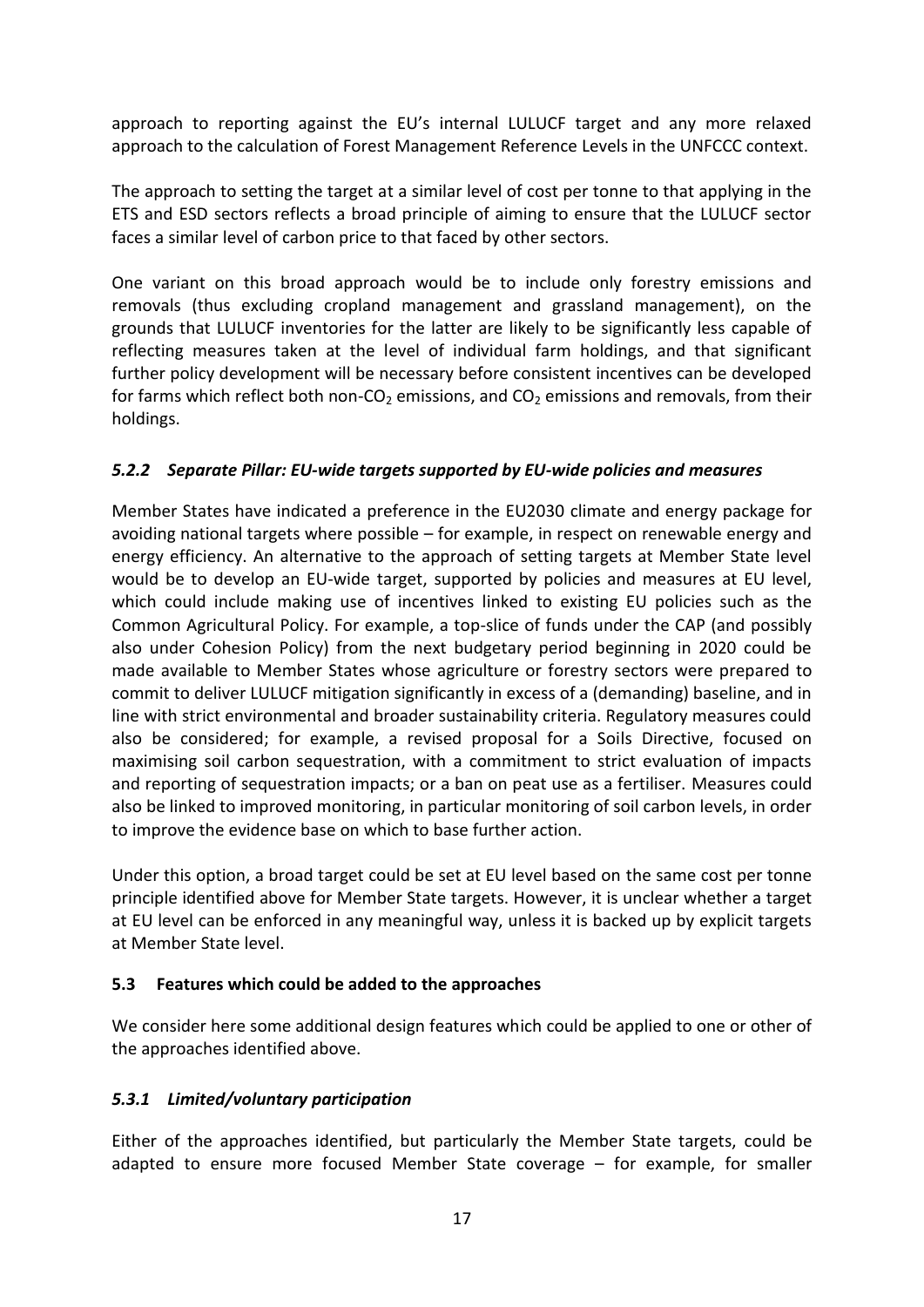Member States with limited existing LULUCF activity and limited potential for mitigation, the additional administrative impact of binding targets might be difficult to justify. Member States could be selected for participation on the basis of (i) total scale of LULUCF emissions and removals and (ii) an objective analysis of the potential for cost-effective LULUCF abatement. Other Member States could opt in to such a mechanism, where they wished to demonstrate additional activity beyond their ESD contribution, or could be allowed to transfer any additional LULUCF mitigation to those Member States with targets.

#### *5.3.2 The penalty regime applying to failure to deliver Member State targets*

The establishment of targets, even legally binding ones, does not guarantee that they will be delivered, as the likely failure of several Member States to meet their Renewable Energy Directive targets demonstrates. In principle, EU legislation is ultimately enforceable through the threat of action before the Court of Justice of the European Union (CJEU), accompanied in due course by fines in the event of persistent failure to implement. However, there is limited jurisprudence on Member State failure to meet date-specific targets. There is a risk that the time inevitably required to verify a failure to deliver, and then to bring a case before the CJEU, combined with the scope to argue that further time should be allowed, and that late achievement of the target could be considered as equivalent to compliance, would not create a sufficiently clear incentive for reluctant Member States to take timely action to deliver mitigation. The current Effort Sharing Decision therefore includes a number of penalty mechanisms which apply automatically, and without reference to the CJEU, in the event of failure to deliver targets, for example, by requiring the shortfall to be made up, plus a punitive additional amount, in subsequent years, together with the preparation of a corrective action plan. Similar mechanisms should be considered for a LULUCF pillar, although the timescales involved in LULUCF measures, and the annual fluctuations which are possible, would make it challenging to apply such penalties on a year-by-year basis.

However, in a relatively untested area for mitigation targets such as LULUCF, there could also be some disadvantages to pushing Member States to implement their targets blindly, regardless of consequences on land use or on biodiversity. There is also a strong argument for considering some flexibility around the delivery of targets. The option of trading between Member States, within the LULUCF sector, is considered below, and appears clearly advisable.

An additional possibility could be created which required Member States which failed to deliver their LULUCF targets to make up the shortfall through the use of ETS allowances or ESD allocations – an "escape valve" which would have the effect of requiring additional mitigation in those sectors. It would be important to ensure that this option did not undermine incentives for LULUCF mitigation, for example by placing a minimum cost per tonne of mitigation on the option to guard against the risk of a low carbon price in the other sectors<sup>26</sup>; and to emphasise that while additional ETS or ESD mitigation could meet a shortfall in LULUCF mitigation, LULUCF credits could not be used to meet any shortfall in

-

<sup>&</sup>lt;sup>26</sup> Thus, a minimum carbon price of (for example) €30 per tonne would mean that it a Member State fell short of its LULUCF target, but the ETS carbon price was only €20 per tonne, the Member State would need to pay €30 for each tonne of its shortfall, in effect buying 1.5 tonnes for every tonne of shortfall.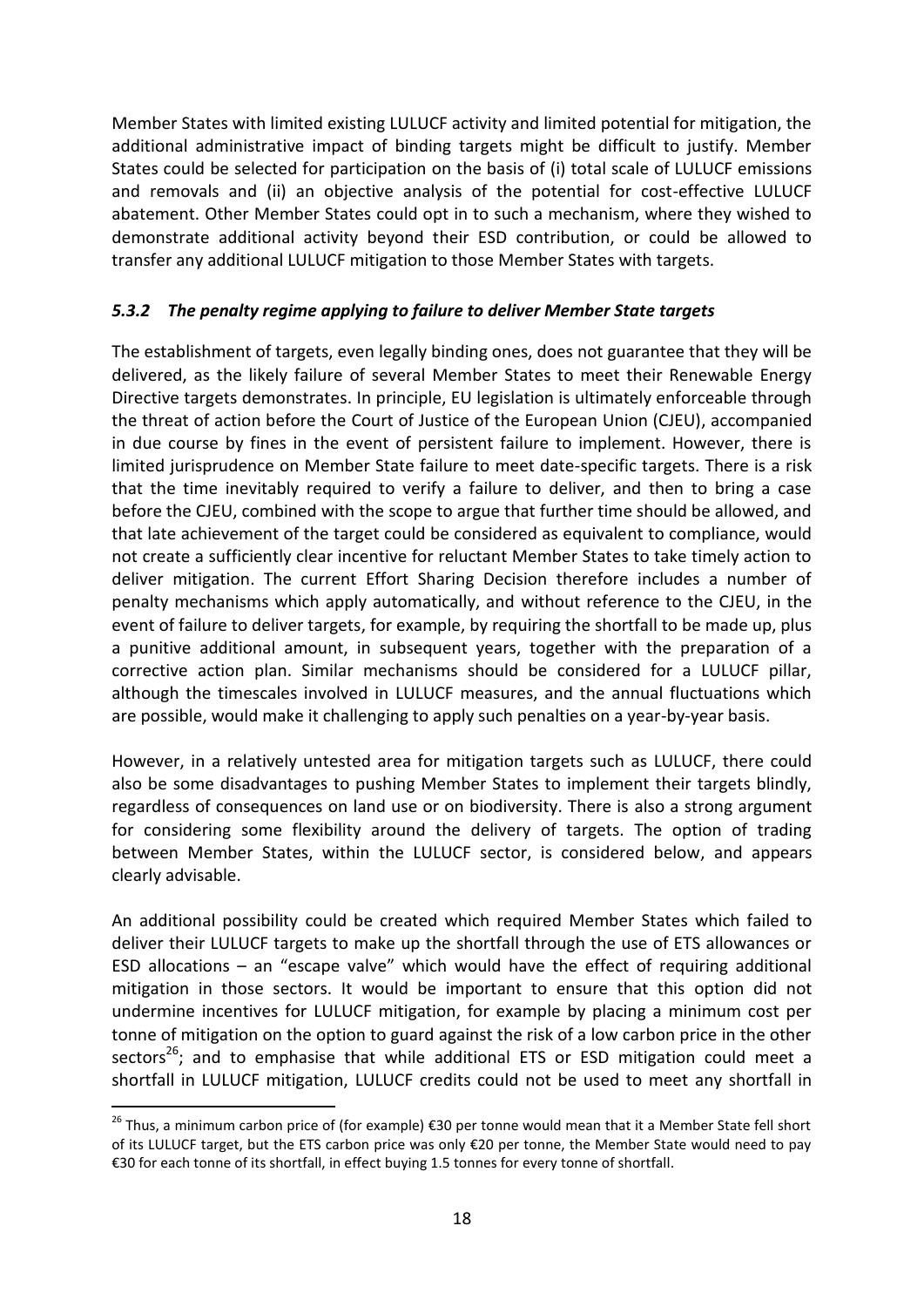ESD mitigation, for the reasons set out at section 5.1.1 above. However, given the untested nature of the LULUCF regime, and the sensitivity of the ecosystems potentially affected, this appears to be a potentially valuable way of ensuring that the overall climate mitigation ambition of the policy is delivered.

#### *5.3.3 Trading of Member State delivery of targets*

The setting of Member State targets for the LULUCF sector under the first approach identified above would need to establish whether they can be met only by mitigation within the relevant Member State, or by a system like that applying in the Effort Sharing Decision allowing Member States to trade under- or over-delivery of their LULUCF targets. Our working assumption is that trading would be allowed; and that there are strong arguments for this both on cost-effectiveness grounds, but also to ensure that where a Member State faces a target which can only be met by measures which, on detailed analysis, create risks for biodiversity, it would not be required to implement them, but would be able to rely on more acceptable investments in other Member States.

#### *5.3.4 Delayed, one-off use of LULUCF credits*

While a direct link between the LULUCF pillar and the ESD is ruled out by the need to ensure robustness of the ESD targets (unless the ESD targets were to be significantly strengthened), there may be options for allowing a deferred use of credits. This would create some additional incentives for Member State involvement (relevant in the event of voluntary participation as discussed at [5.3.1](#page-18-1) above, and, in terms of practical politics, to securing Council agreement to EU legislation to set LULUCF targets), and would better reflect the longer time-scales relevant to assessing LULUCF mitigation. One approach that could be considered would be to allow Member States to use a percentage of their surplus delivery of LULUCF mitigation to meet an individual Member State shortfall against ESD targets, but only provided the EU as a whole had exceeded its ESD target. This proviso would ensure that LULUCF credits did not lead to less mitigation being delivered in the ESD sectors than planned, which is important for reasons given in section 3 and section 5.1.1 above. It is important to recognise that LULUCF removals do not cancel out emissions in fossil fuel emissions (for reasons given in section 3), and care therefore needs to be taken.

#### *5.3.5 Incentives for an increased Harvested Wood Products sink*

While most approaches to mitigation through carbon sinks focus on carbon in trees or in soil, a third approach is possible: to increase sequestration in harvested wood products. Increasing the amount of carbon stored in the medium term, for example in furniture or in construction products, could have two benefits: firstly, the intrinsic mitigation value of the additional carbon stored (and thereby delayed in its journey to the atmosphere); and secondly, the displacement of materials with higher net carbon costs of production (metals, plastics, cement). The displacement impact would not, it should be noted, add directly to the total of EU mitigation, since the EU carbon emissions from manufacturing the displaced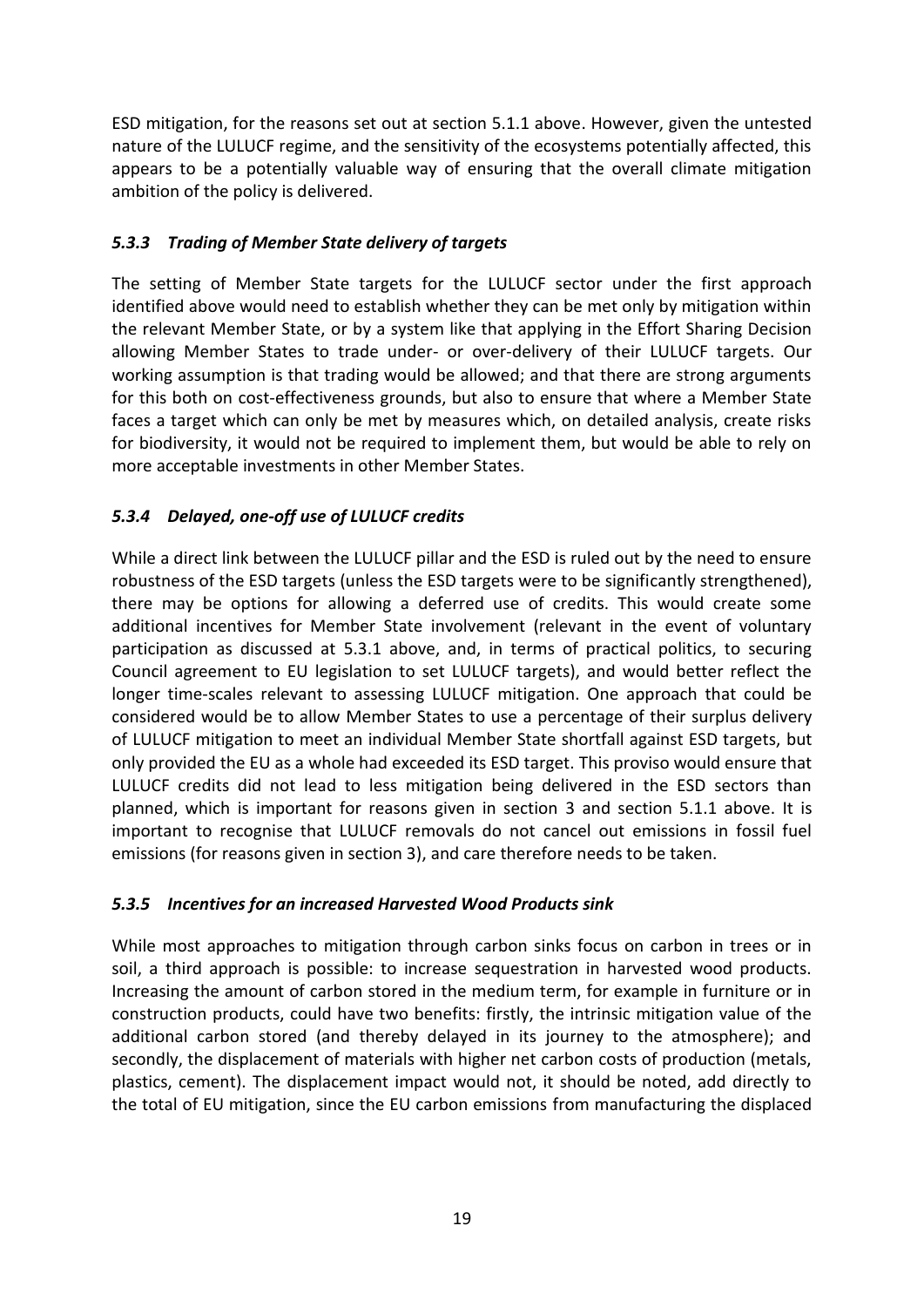products are already covered by the Emissions Trading Scheme cap<sup>27</sup>; however, facilitating the delivery of the ETS cap by reducing demand for carbon-intensive goods has wider economic and social benefits in terms of driving down the cost of meeting the cap – in much the same way as investments in energy efficiency  $-$  as well as wider resource efficiency benefits. Either of the approaches identified at [5.2](#page-17-0) above could be adapted to include harvested wood products. Key questions to be addressed would include the challenge of ensuring robust data on the wood products sink to avoid over-estimation; and the need to consider whether, and how, it would be possible to avoid the risk of leakage through increased imports of timber products, with the associated risk of increased pressure for deforestation.

-

<sup>&</sup>lt;sup>27</sup> Similarly, the carbon emissions associated with imported carbon-intensive goods should in future be captured in the total emissions agreed under UNFCCC.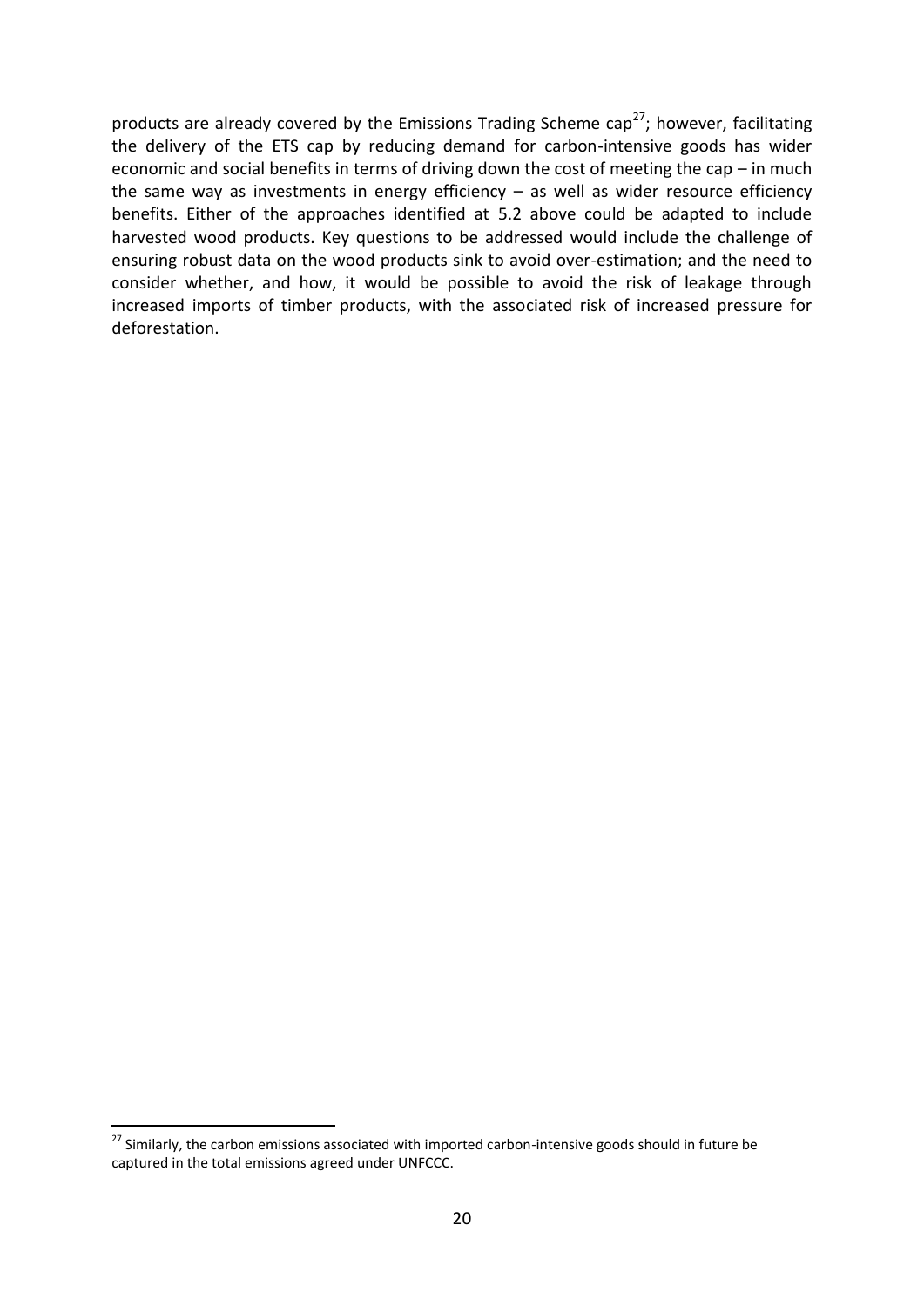#### <span id="page-22-0"></span>**6 Assessment of the options against the criteria**

Our assessment of the approaches and features identified in section 5 will be purely qualitative, at this stage. While information exists on the availability and cost of additional mitigation potential in LULUCF sectors, it is not comprehensive, and would require a more substantial programme of work to construct quantitative estimates of impacts. It should also be noted that our criteria do not directly tackle issues such as cost effectiveness, or EU value added, which are important elements in the Commission's criteria for impact assessment, although we address them in our comments on the options. The purpose of this report is to help to ensure that inclusion of LULUCF takes place in a way which is genuinely in line with the aim of reducing emissions with environmental integrity.

All of the new options we have identified are, in line with the approach set out in section [5.1](#page-16-1), based on the first option in the Commission's consultation paper, a separate LULUCF pillar, although with a greater or lesser degree of potential for links to the other pillars. For the purposes of comparison, however, it is helpful first to consider the potential impacts associated with option 3 in the Commission's consultation paper: incorporation of LULUCF into the Effort Sharing Decision, and with option 2 in the consultation paper, a new Agriculture, Forestry and Land Use pillar.

#### <span id="page-22-1"></span>**6.1 Inclusion in the Effort Sharing Decision**

-

In terms of **climate integrity**, this option would score badly, particularly in respect of the impact on ambition in other sectors (the direct incentives for mitigation in the LULUCF sector would be relatively high). While in principle it would be possible to include LULUCF in the Effort Sharing Decision and at the same time make the ESD target more demanding (to reflect the availability of additional mitigation potential for Member States), this is not the approach suggested by the drafting of the EU's INDC. The Öko-Institut paper $^{28}$  sets out a number of the concerns, in particular the risk of a significant reduction in ambition from the existing ESD sectors. This in turn leads to further risks for broader **environmental integrity:** the potential to use afforestation as a means of reducing mitigation pressures on other sectors could create incentives for investment in fast-growing monoculture plantations, with a negative impact on broader biodiversity objectives, and on landscape amenity values within the EU; and the potentially reduced co-benefits from improved air quality associated with reduced  $CO<sub>2</sub>$  emissions. Similarly, there is a likelihood that enhanced incentives for afforestation of agricultural land would lead to some indirect land use change (by virtue of the unmet demand for food products creating additional pressure for farmland at the global level); while those pressures are likely to be small (given that the most productive agricultural land is unlikely to be afforested), they will nevertheless be of a scale that could impact significantly on the benefits of forest mitigation, with knock-on implications (at the margin) for **social** impacts such as food prices, and land rights.

<sup>&</sup>lt;sup>28</sup> Öko-Institut (2015), Impacts on the EU 2030 climate target of including LULUCF in the climate and energy policy framework, op. cit. report for FERN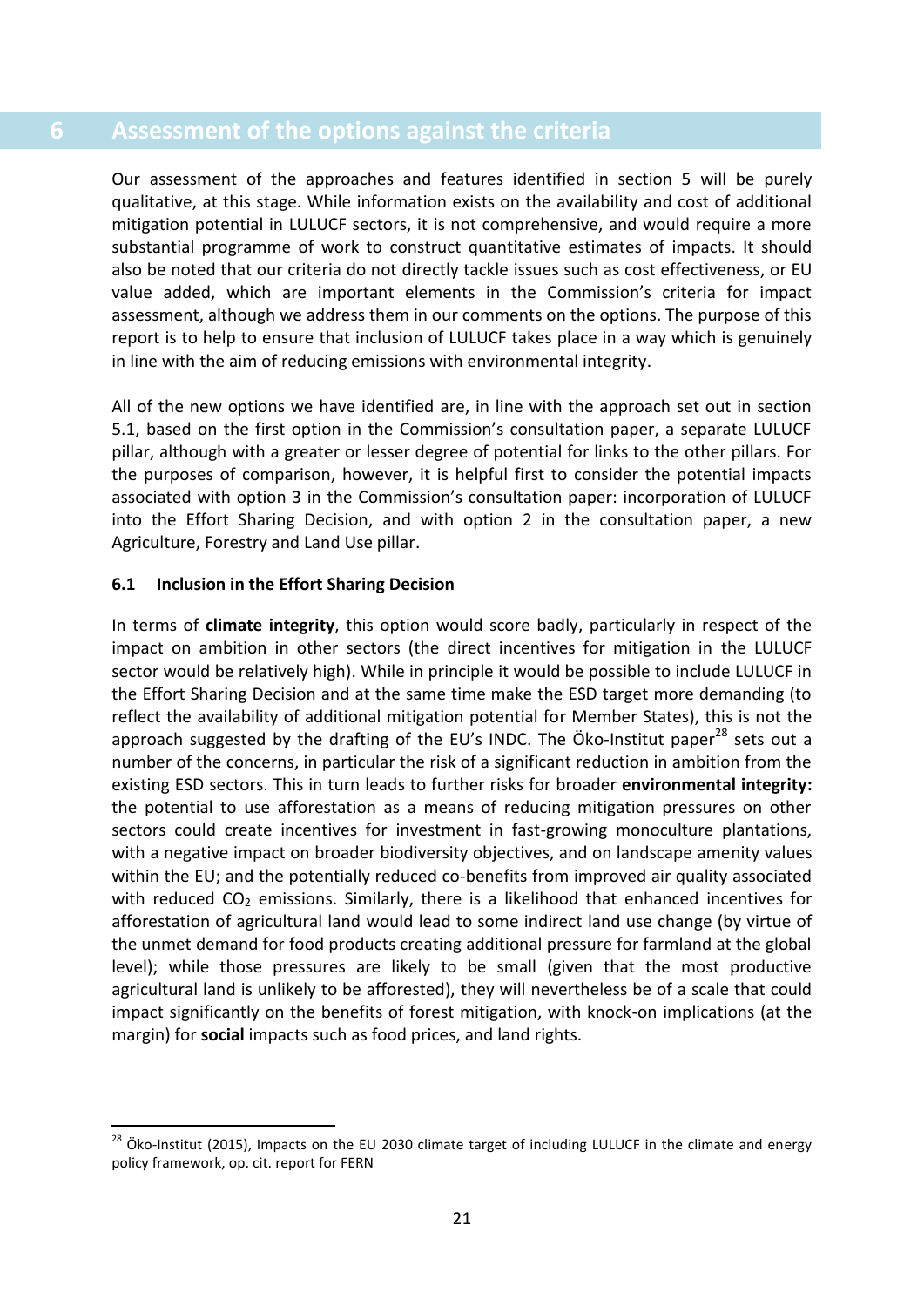#### <span id="page-23-0"></span>**6.2 An Agriculture, Forestry and Land Use pillar**

Inclusion of LULUCF in a broader Agriculture, Forestry and Land Use pillar faces similar disadvantages in terms of **climate integrity**, in that it would be likely to displace mitigation of non-CO<sub>2</sub> GHG emissions from agriculture. There are also risks that Member States would argue for a reduction in their overall ESD targets to reflect the fact that they now had a much narrower sectoral coverage. On the other hand, if the effort notionally associated under the ESD with the proportion of the current ESD sector's emissions represented by agriculture were transferred to the new AFOLU pillar, there would be significant risks to broader **environmental integrity** arising from the likely political drivers to avoid placing burdens on the agriculture sector, leading to incentives for investment in fast-growing monoculture plantations.

#### <span id="page-23-1"></span>**6.3 A stand-alone LULUCF pillar**

The following sections set out our assessment of the impact of the different approaches and features we have identified against the criteria we identified in Section [4.](#page-13-0)

#### *6.3.1 Climate integrity: direct impact on greenhouse gas concentrations*

The separate pillar options we have identified would generally be robust in their climate integrity in respect of their direct impact, provided a strict approach is taken to setting the baseline for targets, ensuring a rigorous focus on additional mitigation resulting from decisions which take place following the inclusion of LULUCF into the climate framework. However, some elements of the LULUCF inventory are more capable of responding to and recording mitigation action than others, and there are some potential benefits in terms of climate integrity from a focus on forestry-related options, at least in the short term.

The scale of contribution to climate mitigation will depend on the approach taken to setting targets for Member States; a consistent approach, as described above, would be to set targets based on the same broad levels of cost per tonne mitigated as for the ETS and ESD sectors (while noting that the temporary nature of LULUCF mitigation means that it is slightly less valuable as a mitigation option than avoided emissions, particularly avoided emissions of non-renewable carbon fuels). The option of focusing only on forestry options would have the downside of a less ambitious scope for mitigation; the option of focusing targets only on those Member States with significant LULUCF potential also has downsides in terms of coverage, although the loss of mitigation potential from the system would (by definition) be relatively small; and it is arguable that it might be possible to set targets more ambitiously for the relatively high-potential Member States if the political debate were not clouded by the concerns of those with limited potential.

The approach of setting a single EU-wide target, and the option of incentives to increase the Harvested Wood Products sink, both create some limited risks to the direct climate integrity of the targets. In the case of an EU-wide target, there is potential for a mismatch between the assumed mitigation benefit of the measures adopted at EU level, and the extent to which they are then recorded in Member State inventories (which argues for treating mitigation under this sector as being a voluntary addition to the targets proposed under the EU's INDC). And in the case of harvested wood products, the estimation necessarily required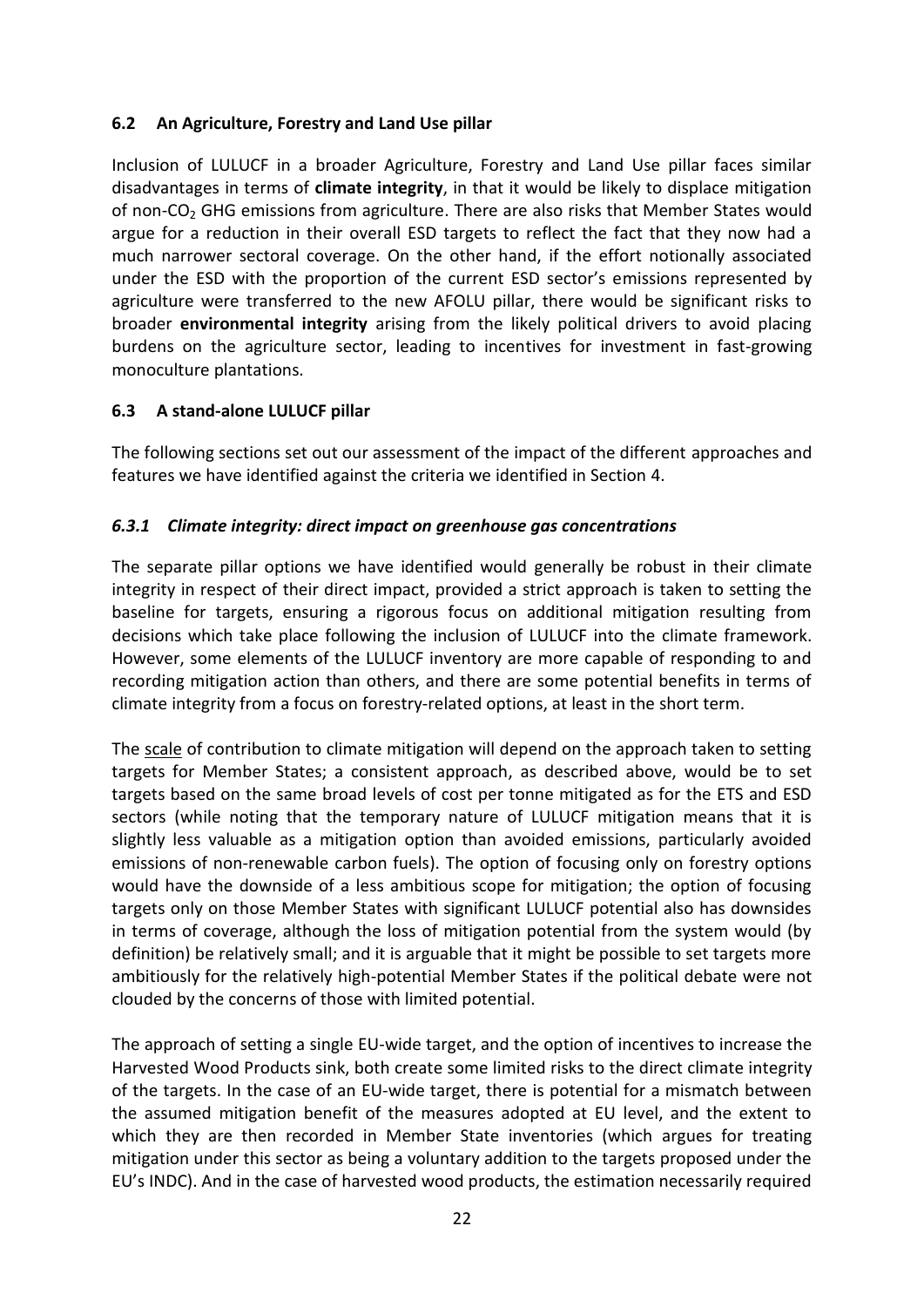in constructing inventories may lead to some inaccuracies, with enhanced incentives on Member States for optimistic reporting.

#### *6.3.2 Climate integrity: impact on mitigation ambition in other sectors*

The impact on mitigation in other sectors of a stand-alone LULUCF target is, by definition, limited, since there is no carry-over of credits between pillars. There is some potential for those Member States making a significant contribution to the LULUCF targets to argue that this mitigation contribution should be taken into account in the calculation of their ESD target, although the risk associated with carrying over credits is significantly smaller than the risk posed to the target-setting process if LULUCF were included in the ESD from the outset.

The two options included for delayed use of LULUCF credits potentially have an impact on future ambition in other sectors, although they are designed so as to reduce that impact as far as possible (and in particular to avoid reducing the incentives on Member States for early investment in decarbonisation of ESD sectors). The option of additional incentives for increasing the Harvested Wood Products sink potentially has positive impacts on mitigation ambition in other sectors: by displacing non-renewable carbon-intensive products, an increase in the use of wood products would reduce the pressure on caps in the Emissions Trading System and (to a lesser extent) the Effort Sharing Decision, which should, in turn, enhance the political feasibility of setting more demanding targets in future.

#### *6.3.3 Environmental Integrity*

The extent of impacts of our options on broader environmental integrity will depend on the way in which targets are set. The more constraining the targets are, and the more they apply to Member States with limited potential for meeting them through relatively lowimpact mitigation options such as changes to harvesting rates, the greater are the risks of inappropriate afforestation decisions. Thus, the option of applying targets only to those Member States with significant LULUCF mitigation potential may help to reduce risks of negative broader environmental impacts, including the risk of indirect land use change as a result of the conversion of agricultural land to forestry. Alternatively, it may be necessary, as discussed in Box 2 above, to ensure enhanced implementation of existing EU legislation aimed at avoiding environmental damage.

The approach of setting an EU-wide target, and the option of incentives for Harvested Wood Products, create divergent impacts on broader environmental integrity. An EU-wide target, based on the adoption of specific regulatory measures, has the potential for specifying more closely the types of carbon sequestration encouraged (or required), and could both enable a much greater focus on measures and investments with significant biodiversity benefits and the exclusion of monoculture afforestation. Encouraging the development of the Harvested Wood Product sink is potentially consistent with good quality carbon sequestration in the EU and elsewhere; but creates the risk that additional demand for wood products would lead to some deforestation and carbon losses in other economies.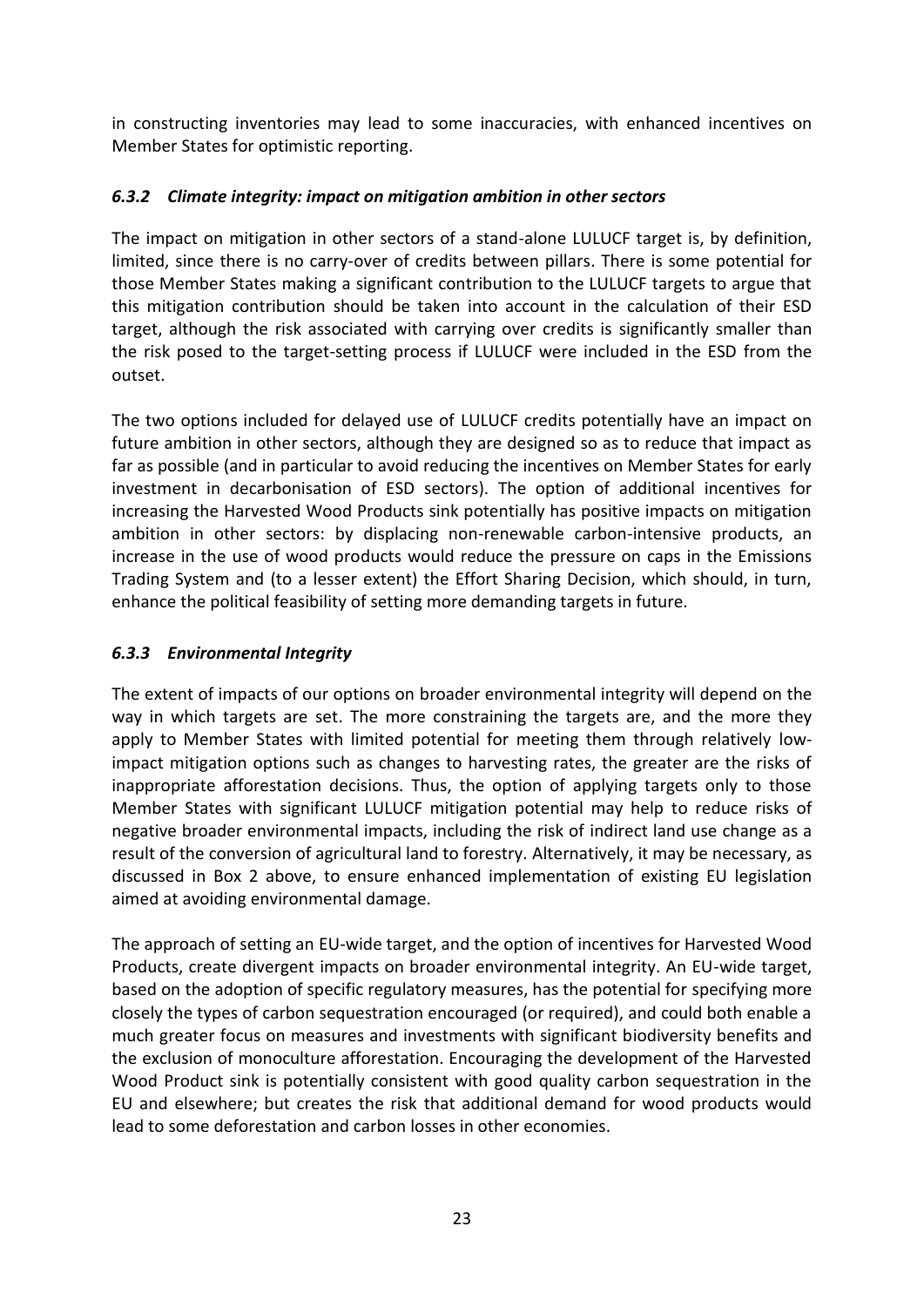#### <span id="page-25-0"></span>**7 Conclusions**

The impacts assessed for our different options are summarised below. The criteria should not be treated as equivalent, and calculating a composite score for each option is thus inappropriate. As explained above, a number of the potential features we have identified are capable of being combined; we have not separately assessed the potential impacts of combinations of options.

|                            | Direct<br>climate<br>integrity | climate<br>integrity<br>Indirect | <u>environme</u><br>ntal<br>integrity<br><b>Broader</b> |
|----------------------------|--------------------------------|----------------------------------|---------------------------------------------------------|
| LULUCF pillar              | $\checkmark\checkmark$         |                                  | $x/\sqrt$                                               |
| Limited participation      | $\checkmark\checkmark$         |                                  | $\checkmark$                                            |
| Delayed use of credits     | $\checkmark$                   | $\mathbf x$                      | $\pmb{\times}$                                          |
| EU-wide target             | $\checkmark\checkmark$         | $\overline{\phantom{0}}$         | $\checkmark$                                            |
| Harvested Wood<br>Products | ✓                              | $\checkmark\checkmark$           | <b>xx</b>                                               |
| Inclusion in ESD           | $\checkmark$                   | xxxxx                            | xxx                                                     |
| AFOLU pillar               | $\checkmark$                   | xxx                              | $\pmb{\times}$                                          |

The table above includes the option of including the LULUCF sector in the Effort Sharing Decision, for comparison, together with the option of creation of a new Agriculture, Forestry and Land Use Pillar. Our view is that there are strong arguments for excluding these options, particularly the ESD option, both because it fails to deliver an additional contribution to EU mitigation efforts, but also because of the risks of delaying decarbonisation action in existing ESD sectors such as transport, agriculture, and heating. While there are some disadvantages against some of our criteria for each of the options for a stand-alone LULUCF pillar, they are significantly smaller than the disadvantages for incorporation into the ESD.

There are significant potential benefits from an EU-wide target, including regulatory options to encourage soil carbon sequestration. We recognise, however, that the political feasibility of such an option may be limited; and that pursuing it runs a significant risk of the content being watered down before legislation is adopted. There are also concerns about the enforceability of an EU target.

While enhanced incentives for improving the sink of Harvested Wood Products have some potential for synergies with emissions reduction objectives in the ETS and ESD sectors, we recommend further analysis of the option, and in particular its potential impact on wood imports, before it is pursued further.